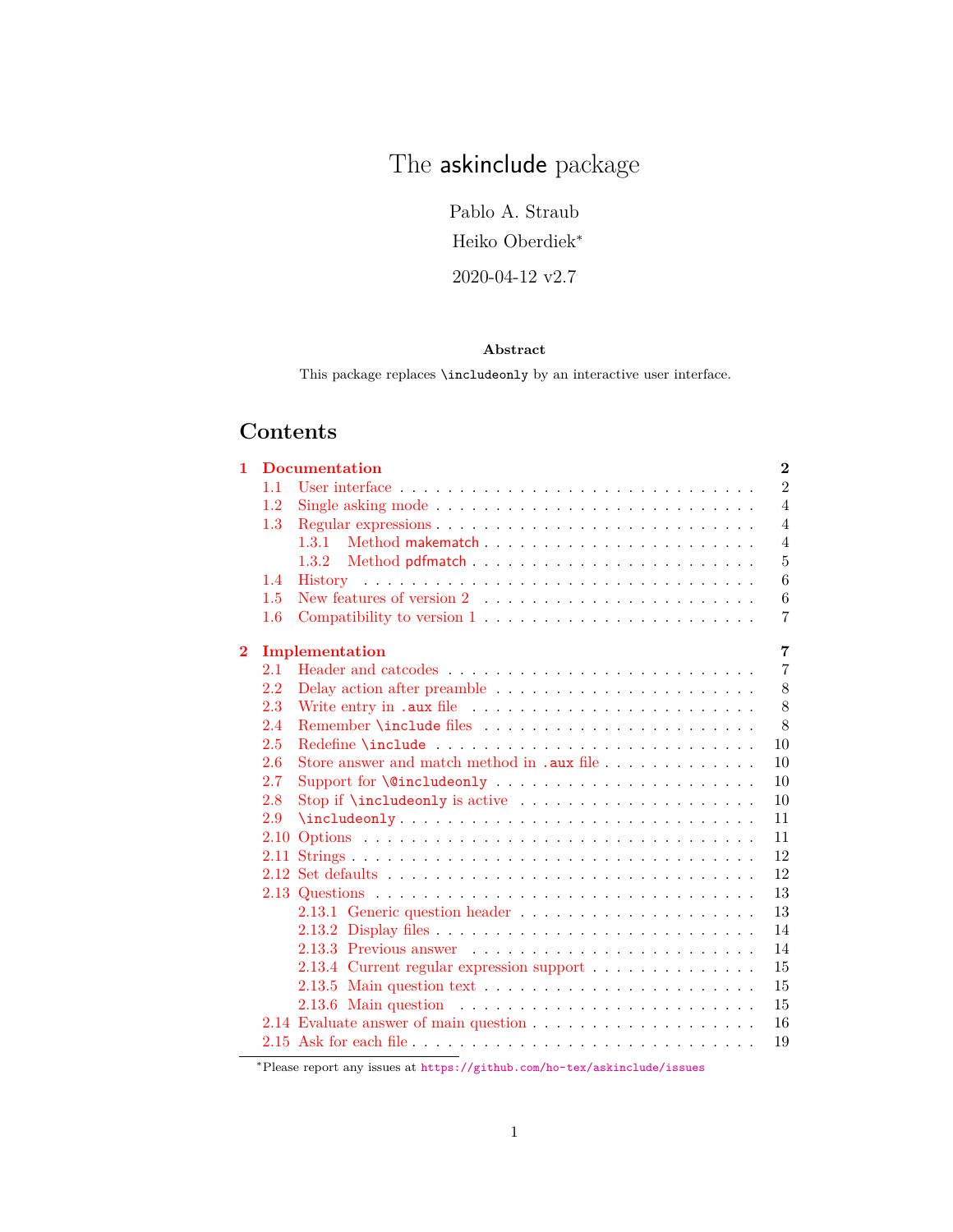| 3              | <b>Installation</b>                                                                                             | 21 |
|----------------|-----------------------------------------------------------------------------------------------------------------|----|
|                | 3.1                                                                                                             | 21 |
|                | $3.2\,$                                                                                                         | 22 |
|                | 3.3                                                                                                             | 22 |
|                | 3.4                                                                                                             | 22 |
|                | 3.5<br>Some details for the interested $\ldots$ , $\ldots$ , $\ldots$ , $\ldots$ , $\ldots$                     | 22 |
| $\overline{4}$ | Acknowledgement                                                                                                 | 23 |
| 5              | <b>References</b>                                                                                               | 23 |
| 6              | <b>History</b>                                                                                                  | 23 |
|                | $[1991/11/05 \text{ v}0.95]$                                                                                    | 23 |
|                | $[1991/11/05 \text{ v}0.99]$                                                                                    | 23 |
|                | $[1991/11/07 \text{ v}1.0] \ldots \ldots \ldots \ldots \ldots \ldots \ldots \ldots \ldots \ldots \ldots$        | 23 |
|                | $[1991/12/13 \text{ v}1.1] \ldots \ldots \ldots \ldots \ldots \ldots \ldots \ldots \ldots \ldots \ldots$        | 23 |
|                |                                                                                                                 | 24 |
|                |                                                                                                                 | 24 |
|                | $[2007/10/23 \text{ v}2.0] \ldots \ldots \ldots \ldots \ldots \ldots \ldots \ldots \ldots \ldots \ldots$        | 24 |
|                | $[2008/08/11 \text{ v}2.1] \ldots \ldots \ldots \ldots \ldots \ldots \ldots \ldots \ldots \ldots \ldots$        | 24 |
|                | $[2011/12/02 \text{ v}2.2] \ldots \ldots \ldots \ldots \ldots \ldots \ldots \ldots \ldots \ldots \ldots \ldots$ | 24 |
|                |                                                                                                                 | 24 |
|                |                                                                                                                 | 24 |
|                | $[2019/12/09 \text{ v}2.5] \ldots \ldots \ldots \ldots \ldots \ldots \ldots \ldots \ldots \ldots \ldots$        | 24 |
|                | $[2019-12-10 \,\,{\rm v}2.6]$                                                                                   | 24 |
|                |                                                                                                                 | 24 |
| 7              | <b>Index</b>                                                                                                    | 25 |

## <span id="page-1-0"></span>**1 Documentation**

### <span id="page-1-1"></span>**1.1 User interface**

The **\include** feature of LATEX allows the division of the text body in separate compilation units. It is page based and stores counter settings in additional auxiliary files. \includeonly limits the actually included files to the ones, listed in its argument.

Example:

```
\documentclass{report}
\usepackage{askinclude}
% Don't use \include in the preamble.
% Instead \input can be used or make a package
\begin{document}
\include{title}
\include{introduction}
\include{summary}
\include{index}
\end{document}
```
Package askinclude adds an interactive user interface. The user is asked which files he want to include and sets \includeonly accordingly.

The first time the package is used the question looks like: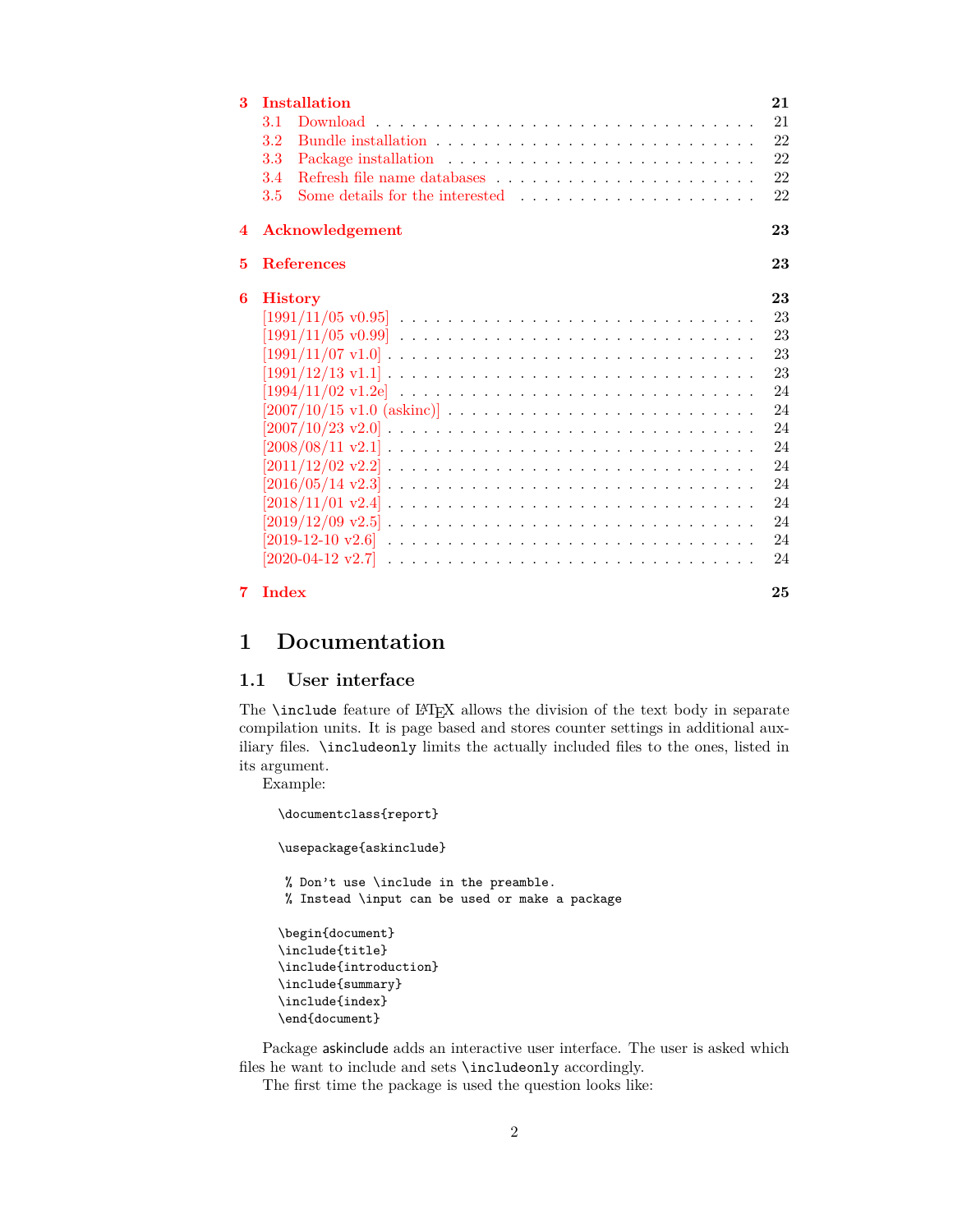```
***********************************
*** Package askinclude Question ***
***********************************
Previous answer (noregexp):
     [*]
Regular expressions:
 --> [noregexp] disabled
     [makematch] enabled, using package 'makematch'
     [pdfmatch] enabled, using pdfTeX's \pdfmatch
Which files do you want to include?
     [foo,bar] comma separated file or pattern list
     [*] all files<br>[-] no files
                no files
     [?] ask for each file
     [] use the previous answer
```
\answer=chapter2,summary

Square brackets are used as quotation symbols, they are not part of the answer. The answer by the user follows in the last line after **\answer=**.

- **[foo,bar]:** A comma separated file list (also one file only) is passed to macro \includeonly directly. If regular expression support is enabled, the entries in the list are interpreted as file name patterns that will be matched against the file names in \include, see [section 1.3.](#page-3-1)
- **[\*]:** This is a shortcut for specifying *all* files.
- **[-]:** This means *none* of the files is included.
- **[?]:** The switches in single asking mode. The user will be asked at each \include. See section [section 1.2.](#page-3-0)
- **[]:** Just pressing return (empty string) uses the default answer, that was stored in the auxiliary file  $(.aux)$  of the previous LAT<sub>E</sub>Xrun with package askinclude. Without previous runs the default is [\*] for all files.
- **[noregexp]:** Turns regular expression support off.
- **[makematch]:** Enables regular expression support package makematch provides.
- **[pdfmatch]:** It is shown, if pdfTEX 1.30 or later is used. It relies on an undocumented feature \pdfmatch that may change in future versions of pdfT<sub>F</sub>X.

Package askinclude remembers the files of \include in the auxiliary file and the given answer. they are presented at the next run at the start of the question:

```
***********************************
*** Package askinclude Question ***
***********************************
Files, found by previous run in \include:
     (-) title
     (-) introduction
     (-) chapter1
     (+) chapter2
     (-) chapter3
```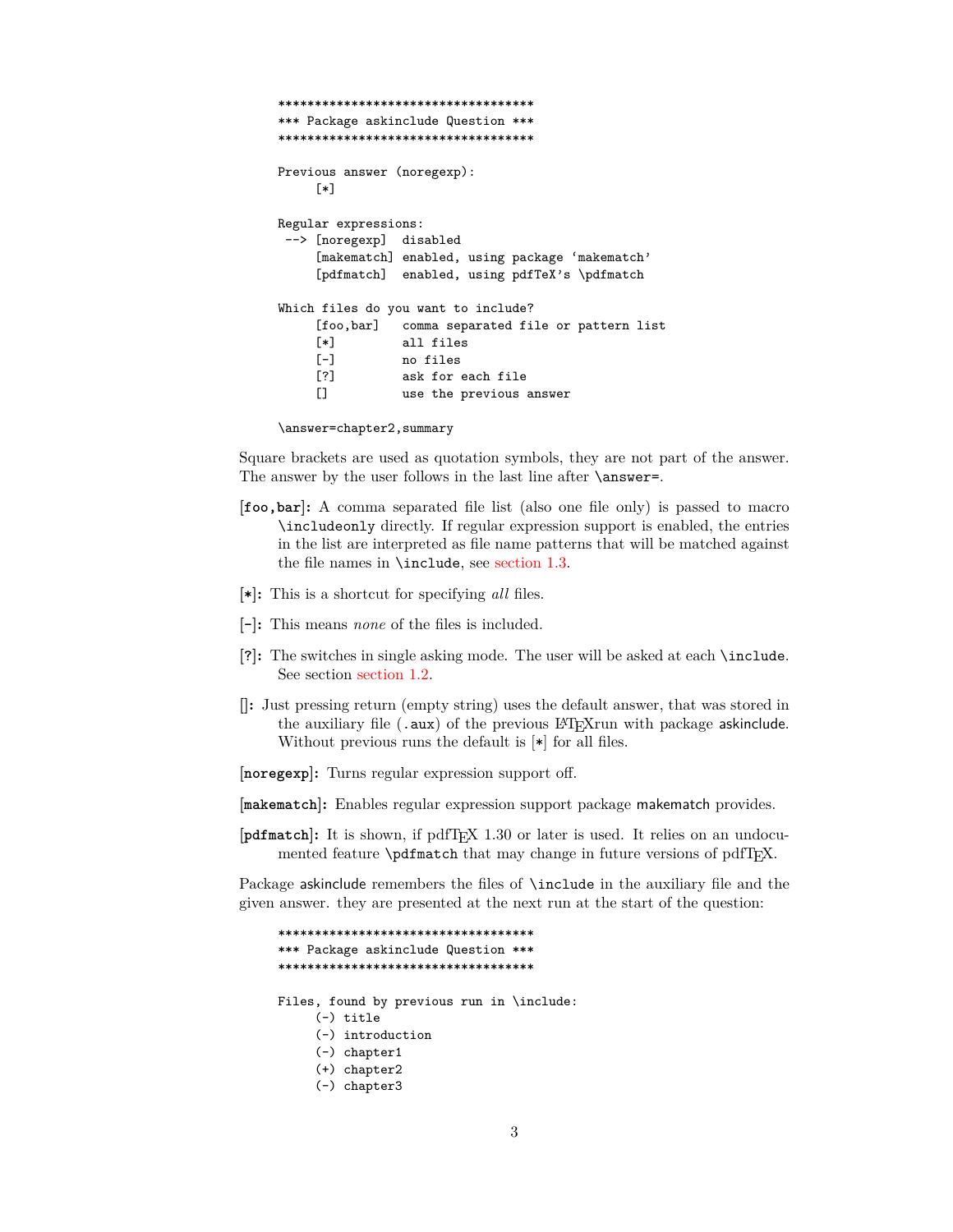```
(+) summary
Previous answer (noregexp):
     [chapter2, summary]
...
```
(+) and (-) marks files that were and were not included in the previous run. The file list and marks are not always correct. For example, if \include statements are added or removed. If the method of regular expression support is different, then the marks only reflects the mode of the previous answer.

#### <span id="page-3-0"></span>**1.2 Single asking mode**

The special answer '?' trigger single asking mode, at the next \include the user is asked again:

```
***********************************
*** Package askinclude Question ***
***********************************
Include 'title'? [y]es, [n]o, [A]ll, [N]one, [D]efault (n):
```
\answer=

Use the letter inside the square brackets as answer. An empty string uses the default answer, the letter in parentheses. The answers are:

- **[y]:** The file is included.
- **[n]:** The file is excluded.
- **[A]:** This file and all following files are included.
- **[N]:** This file and all following files are excluded.
- **[D]:** Use the default answer for this and all following files.

If the file is known from the previous run, then the default is 'y' or 'n' corresponding to the mark  $'(+)$  or  $'(-)$  in the list of previous files. Otherwise  $'y$  is used as default.

#### <span id="page-3-1"></span>**1.3 Regular expressions**

Three methods are available that can also set by package options:

**noregexp:** Regular expression support is disabled.

**makematch:** Use package makematch.

pdfmatch: Use pdfT<sub>EX</sub>'s \pdfmatch if available.

Without options the value remembered in the auxiliary file is used, otherwise the default is noregexp.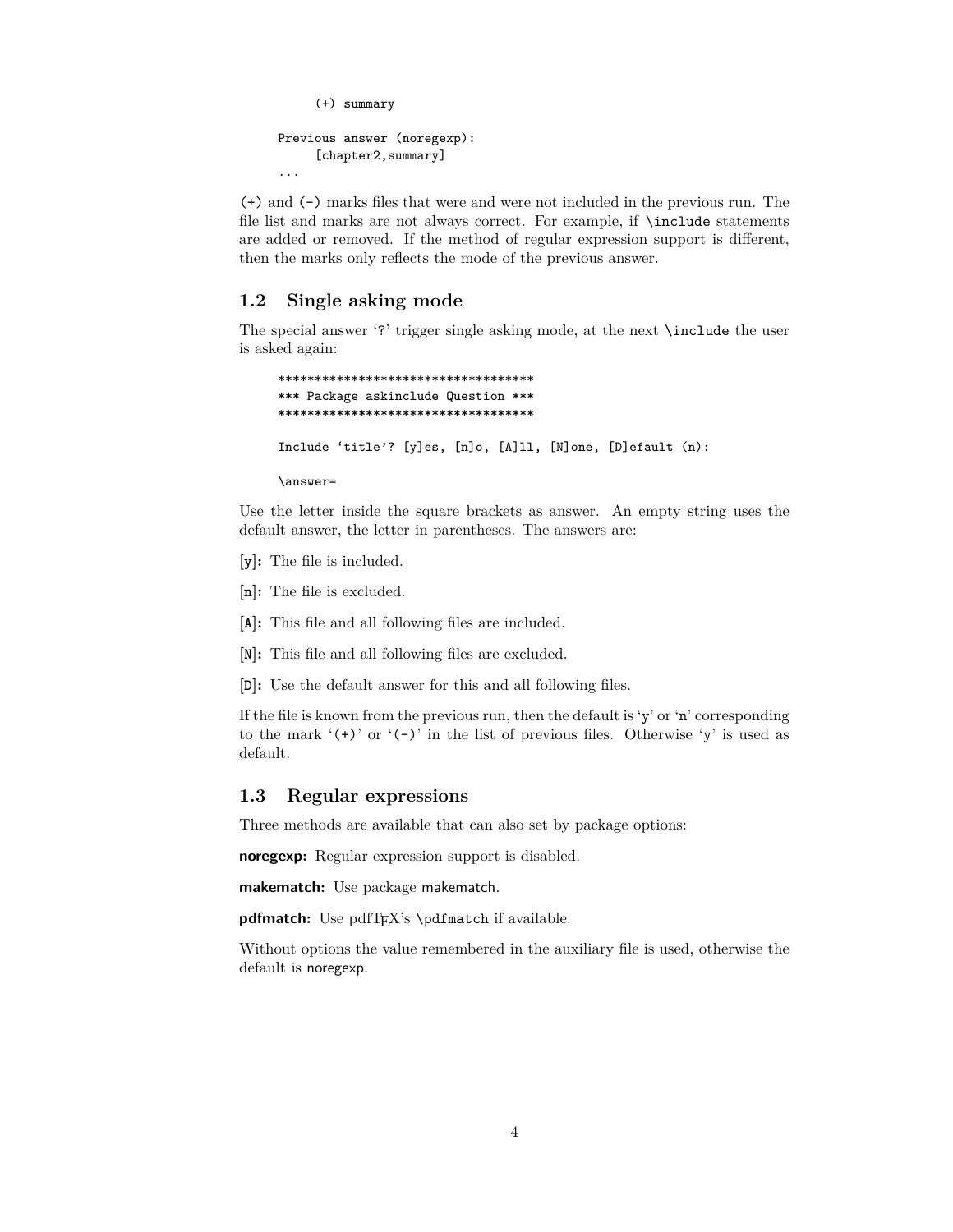#### <span id="page-4-0"></span>**1.3.1 Method makematch**

Package makematch (part of qstest), written by David Kastrup provides pattern matching based on wildcards:

- **[\*]:** The star matches zero or more characters. Thus a lonely star machtes anything.
- **[!]:** The exclamation mark at the begin of a pattern negates it, thus the matching files are excluded.

The pattern list is evaluated for a file name from left to right. Always a file name must match the whole pattern. The file is included if it is matched by a pattern and not excluded afterwards. Examples:

| Pattern list | File names          | Result       |
|--------------|---------------------|--------------|
| foobar       | foobar, dummy       | foobar       |
| foo*         | foobar, xfoobar     | foobar       |
| *foo*        | xfoobar             | xfoobar      |
| $f * b * r$  | foobar              | foobar       |
| $\ast$       | any                 | any          |
| !foobar      | foobar, other       | other        |
| $!$ foo $*$  | xfoobar             | xfoobar      |
| in*, !*dex   | intro, index        | intro        |
| !index, in*  | intro, index        | intro, index |
| $*,!$ chap2  | chap1, chap2, chap3 | chap1, chap3 |

The example in the last line shows, how the behaviour of package excludeonly [\[2\]](#page-22-7) can be simulated.

The documentation of package makematch tells the the empty pattern does not match anything. But if you answer the question with an empty string the answer of the previous run is used. Also curly braces are not reliable because the can get stripped during the processing of the answer. Using a pair of empty curly braces or the comma for two empty patterns currently works, but this is specific for the current implementation and may change in future. But the special answer '-' is available.

#### <span id="page-4-1"></span>**1.3.2 Method pdfmatch**

In pdfT<sub>E</sub>X 1.30 the new primitive  $\alpha$  b  $\alpha$  and  $\alpha$  and  $\alpha$ . It is not documented yet, because it was not decided if it remains and which implementation of regular expressions should be used. Thus the situation may change in later versions of pdfTEX. Currently (1.30 until 1.40) it uses a library for POSIX 1003.2 regular expressions, see manual page "regex $(7)$ ".

If a pattern in the pattern list is invalid, the package prints a warning and removes the pattern from the list. Actually there are two warnings, the other warning is generated by pdfT<sub>E</sub>X itself.

In opposite to makematch the pattern only needs to match the specified part of the file name. For matching the whole name, the symbols  $\langle \cdot \rangle$  and  $\langle \cdot \rangle$  for begin and end of string must be included.

Additionally an initial exclamation mark '!' implements the same logic as method makematch. The match result is inverted, the matched file excluded.

Examples: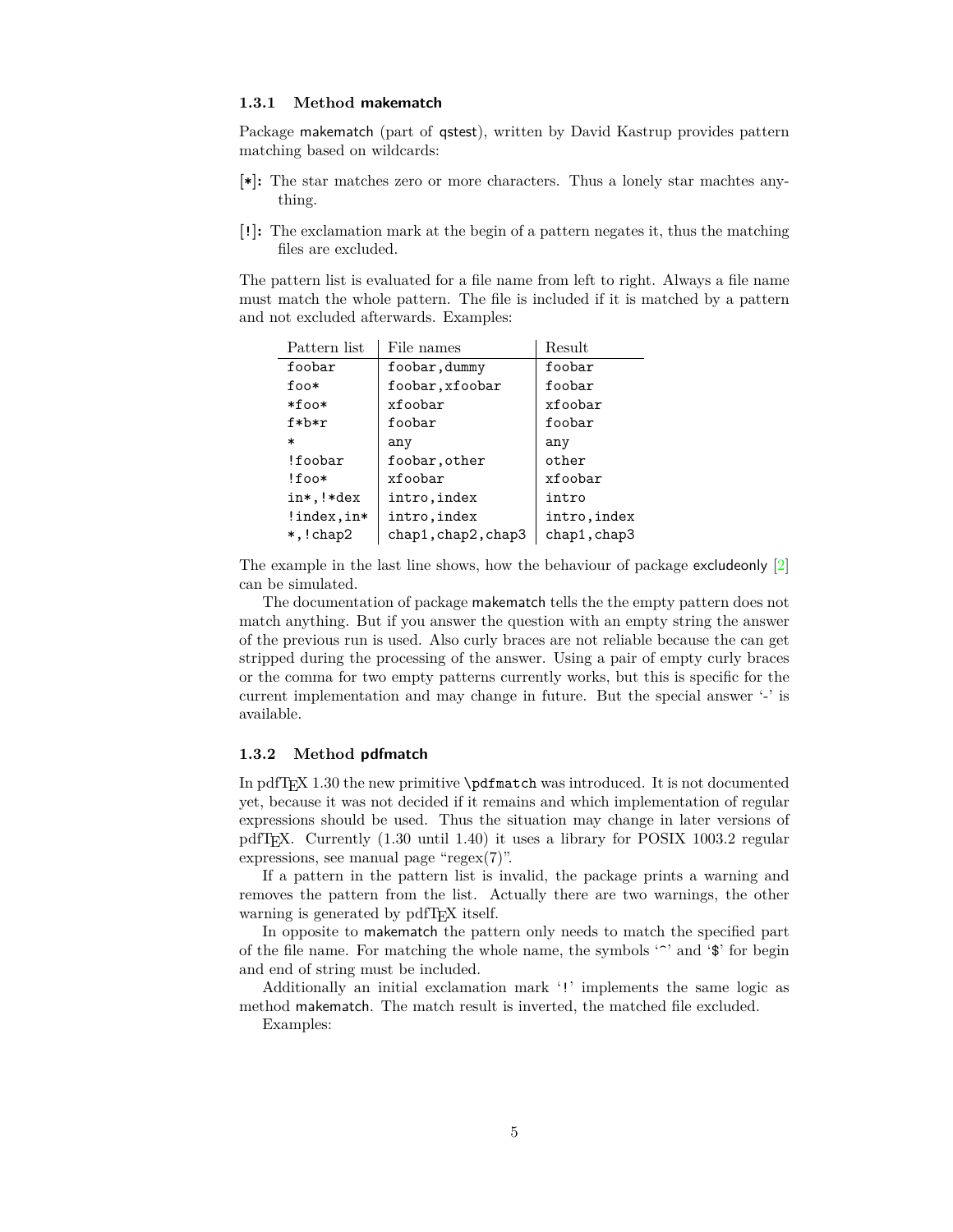| Pattern list        | File names           | ${\rm Result}$       |
|---------------------|----------------------|----------------------|
| foobar              | foobar, dummy        | foobar               |
| $foo.*$             | foobar, xfoobar      | foobar, xfoobar      |
| $\hat{}$ foo.*      | foobar, xfoobar      | foobar               |
| $f$ oo $\$$         | foo,foobar           | foo                  |
| fo?bar              | fbar, fobar, foobar  | fbar, fobar          |
| fo+bar              | fbar, fobar, foobar  | fobar, foobar        |
| fo*bar              | fbar,fobar,foobar    | fbar,fobar,foobar    |
| chap3               | chap3, chap32        | chap1, chap3, chap32 |
| chap[13]            | chap1, chap2, chap3  | chap1,chap3          |
| chap $(1 3)$ \$     | chap1, chap3, chap33 | chap1, chap3         |
| .∗                  | any                  | any                  |
| !foobar             | foobar, other        | other                |
| in.*,!dex           | intro, index         | intro                |
| !index, in.*        | intro, index         | intro, index         |
| $.*$ , $!$ chap $2$ | chap1, chap2, chap3  | chap1, chap3         |
| .*,!bla             | foo,bla,blabla       | foo                  |
| .*,!^bla\$          | foo,bla,blabla       | foo,blabla           |

The example in the last line shows, how the behaviour of package excludeonly [\[2\]](#page-22-7) can be simulated. As the third last line shows, that sometimes  $\sim$  and  $\circ$  can be omitted, but this will not work always, shown in the second last line.

#### <span id="page-5-0"></span>**1.4 History**

Package askinclude was invented by Pablo A. Straub in 1991 and maintained until 1994.

In October 2007 it was removed from "TeX Live" because of the no-commercial license [\[1\]](#page-22-8). Herbert Voß initiated a search for the author in the newsgroup [comp.](news:comp.text.tex) [text.tex](news:comp.text.tex) [\[3\]](#page-22-9) to ask him to change the license.

It seems that the author could not be reached any more. Joseph Wright suggested a reimplementation that I (HO) have done as package askinc. Soon it was enhanced by feature requests.

Then Ulrike Fischer found email addresses of the original author and Jim Hefferon succeeded in contacting him. He allowed a change of the license to LPPL and the transfer of the maintainership to someone else.

Thus I merged both packages as askinclude in a new major version 2. The license is LPPL.

## <span id="page-5-1"></span>**1.5 New features of version 2**

- License is now LPPL.
- A list of \include files that are detected by the previous run is printed before the question.
- If the special answer '?' is given, then the user is asked at each \include.
- Support for regular expressions.
- The remaining stuff in the .aux file does not cause errors, if the package is removed.
- The use of \includeonly before the package loading time is detected and respected by taking precedence. After the package is loaded, \includeonly is disabled and prints a warning.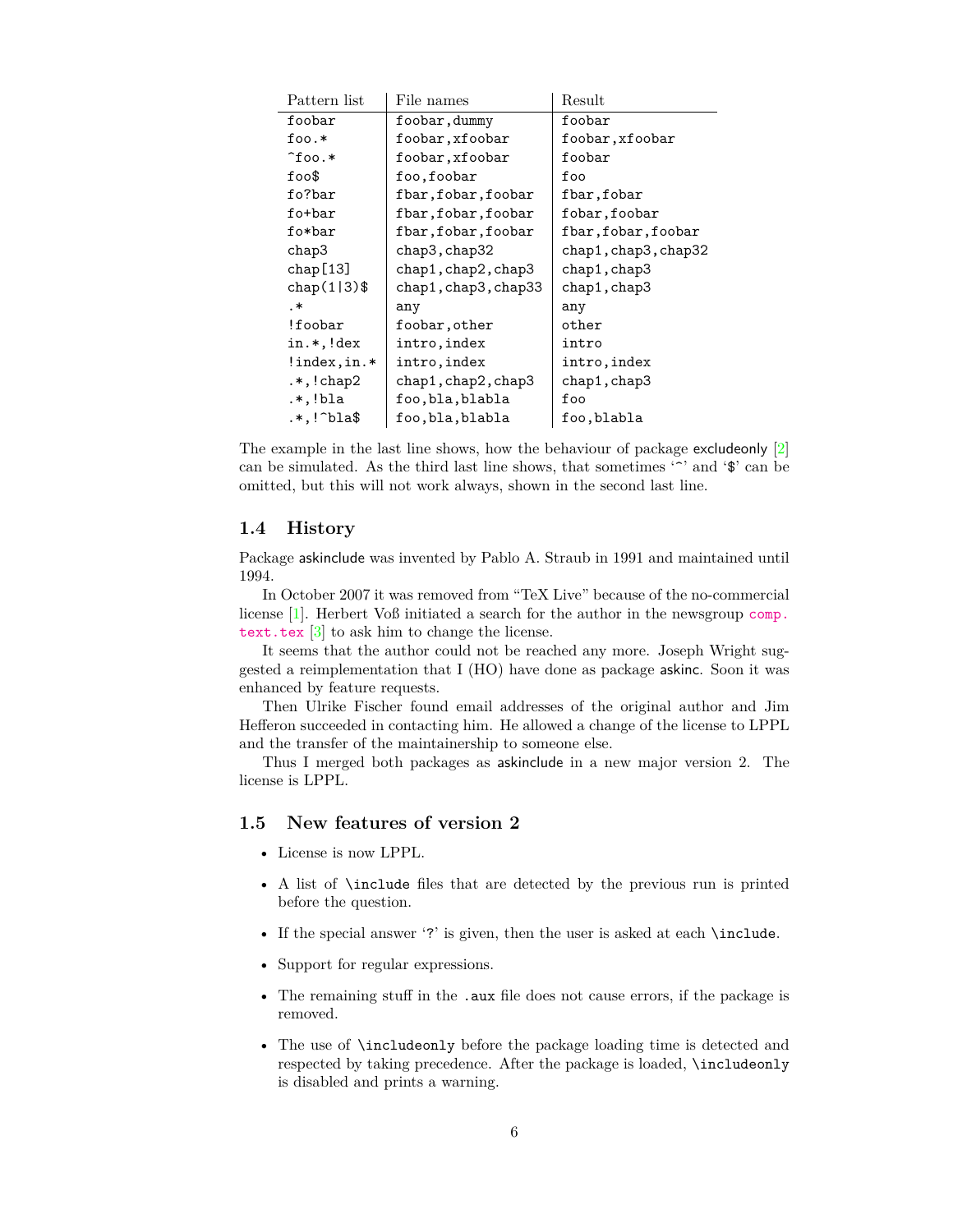#### <span id="page-6-0"></span>**1.6 Compatibility to version 1**

- The user interface of version 1 with its special answers  $'$ ,  $'$ -', and  $'$  remain unchanged, but it is extended by version 2 with the special answer '?' and support for regular expressions can be enabled.
- As reimplementation the internal macros have changed of course.
- .aux files that are written by version 1.x will work with version 2.x because \@includeonly is recognized.
- LATEX 2.09: The package works as **\documentstyle** option in compatibility mode of  $\text{LATEX } 2\varepsilon$ . It is possible that it will not work in pure  $\text{LATEX } 2.09$ .

## <span id="page-6-1"></span>**2 Implementation**

## <span id="page-6-2"></span>**2.1 Header and catcodes**

```
1 \langle*package\rangle2 \NeedsTeXFormat{LaTeX2e}
3 \begingroup\catcode61\catcode48\catcode32=10\relax%
4 \catcode13=5 \% ^^M
5 \endlinechar=13 %
6 \catcode123=1 % {
7 \catcode125=2 % }
8 \catcode64=11 % @
9 \def\x{\endgroup
10 \expandafter\edef\csname AskInc@AtEnd\endcsname{%
11 \endlinechar=\the\endlinechar\relax
12 \catcode13=\the\catcode13\relax
13 \catcode32=\the\catcode32\relax
14 \catcode35=\the\catcode35\relax
15 \catcode61=\the\catcode61\relax
16 \catcode64=\the\catcode64\relax
17 \catcode123=\the\catcode123\relax
18 \catcode125=\the\catcode125\relax
19 }%
20 }%
21 \x\catcode61\catcode48\catcode32=10\relax%
22 \catcode13=5 \% ^^M
23 \endlinechar=13 %
24 \catcode35=6 % #
25 \catcode64=11 % @
26 \catcode123=1 % {
27 \catcode125=2 % }
28 \def\TMP@EnsureCode#1#2{%
29 \edef\AskInc@AtEnd{%
30 \AskInc@AtEnd
31 \catcode#1=\the\catcode#1\relax
32 }%
33 \catcode#1=#2\relax
34 }
35 \TMP@EnsureCode{33}{12}% !
36 \TMP@EnsureCode{39}{12}% '
37 \TMP@EnsureCode{40}{12}% (
38 \TMP@EnsureCode{41}{12}% )
39 \TMP@EnsureCode{42}{12}% *
40 \TMP@EnsureCode{43}{12}% +
```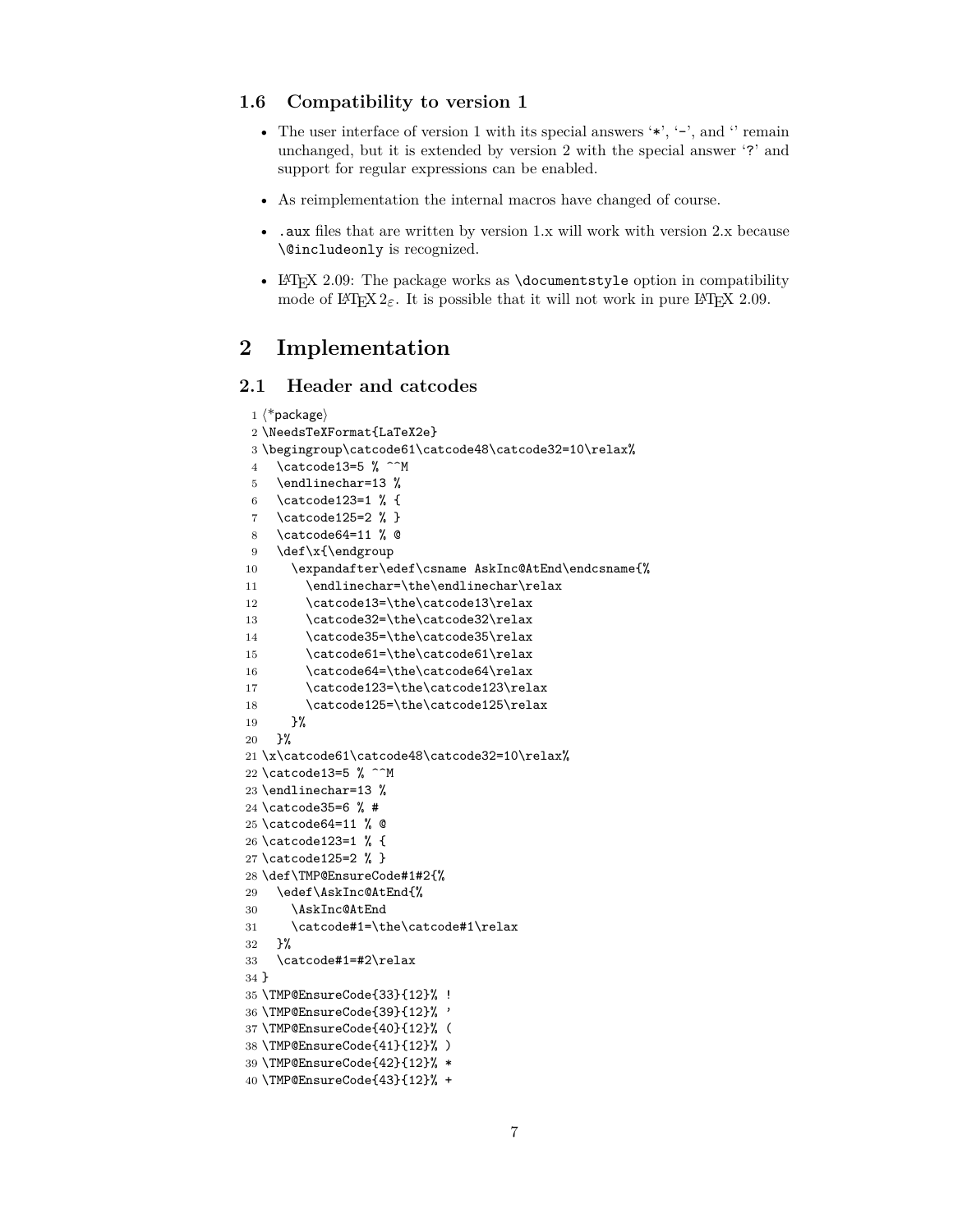<span id="page-7-30"></span><span id="page-7-29"></span><span id="page-7-28"></span><span id="page-7-27"></span><span id="page-7-26"></span><span id="page-7-25"></span><span id="page-7-24"></span><span id="page-7-23"></span><span id="page-7-22"></span><span id="page-7-21"></span><span id="page-7-8"></span> \TMP@EnsureCode{44}{12}% , \TMP@EnsureCode{45}{12}% - \TMP@EnsureCode{46}{12}% . \TMP@EnsureCode{47}{12}% / \TMP@EnsureCode{58}{12}% : \TMP@EnsureCode{62}{12}% > \TMP@EnsureCode{63}{12}% ? \TMP@EnsureCode{91}{12}% [ \TMP@EnsureCode{93}{12}% ] \TMP@EnsureCode{96}{12}% ' \edef\AskInc@AtEnd{\AskInc@AtEnd\noexpand\endinput} \ProvidesPackage{askinclude}% [2020-04-12 v2.7 Interactive asking of included files]% Luatex compat \ifx\pdfextension\@undefined\else \protected\def\pdflastobj {\numexpr\pdffeedback lastobj\relax} \protected\def\pdfnames {\pdfextension names } 57 \protected\def\pdfobj {\pdfextension obj } 58 \let\pdfoutput \outputmode \fi

#### <span id="page-7-20"></span><span id="page-7-19"></span><span id="page-7-18"></span><span id="page-7-17"></span><span id="page-7-16"></span><span id="page-7-5"></span><span id="page-7-0"></span>**2.2 Delay action after preamble**

<span id="page-7-6"></span>\AskInc@AtBeginDocument Some actions such as .aux file writing cannot be performed in the preamble. \AtBeginDocument delays such action until \begin{document}. However \AtBeginDocument must not be used after that time (\@onlypreamble). Thus \AskInc@AtBeginDocument uses \AtBeginDocument in the preamble and afterwards executes the code immediately.

```
60 \AtBeginDocument{%
61 \let\AskInc@AtBeginDocument\@firstofone
62 }
63 \providecommand*{\AskInc@AtBeginDocument}{\AtBeginDocument}
```
#### <span id="page-7-14"></span><span id="page-7-1"></span>**2.3 Write entry in .aux file**

<span id="page-7-10"></span>\AskInc@WriteAux The first argument is written to the main .aux file and the second argument is executed if writing was possible. Remember \nofiles prevents writing to auxiliary files.

```
64 \def\AskInc@WriteAux#1#2{%
65 \AskInc@AtBeginDocument{%
66 \if@filesw
67 \immediate\write\@mainaux{#1}%
68 #2%
69 \fi<br>70 }%
  70 }%
71 }
```
#### <span id="page-7-2"></span>**2.4 Remember \include files**

<span id="page-7-9"></span>\AskInc@CharHash

\edef\AskInc@CharHash{\string#}

<span id="page-7-12"></span>\AskInc@WriteDefAddList

<span id="page-7-11"></span> \def\AskInc@WriteDefAddList{% \AskInc@WriteAux{%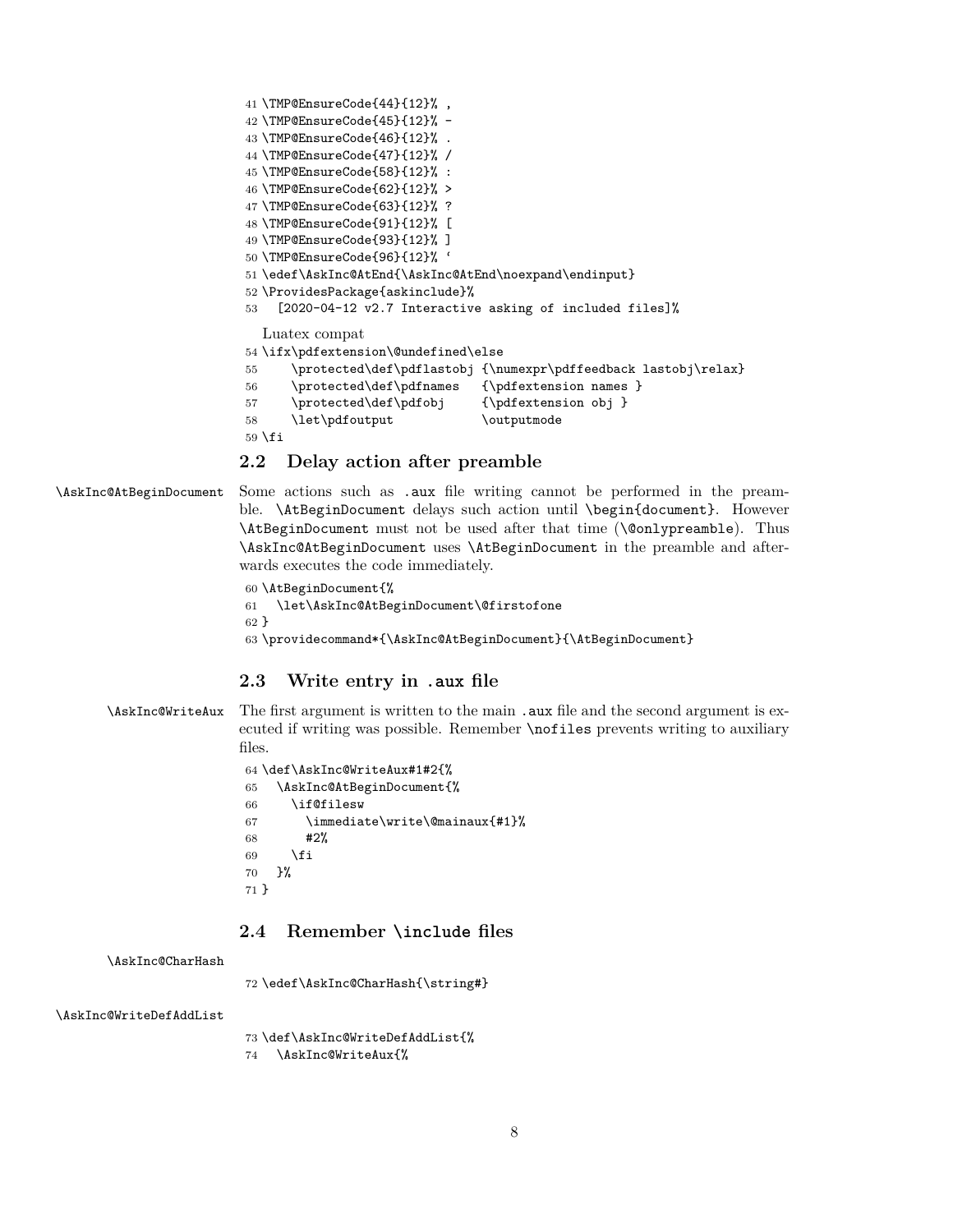<span id="page-8-19"></span><span id="page-8-17"></span><span id="page-8-15"></span><span id="page-8-13"></span><span id="page-8-10"></span><span id="page-8-9"></span><span id="page-8-8"></span><span id="page-8-6"></span><span id="page-8-3"></span><span id="page-8-2"></span><span id="page-8-0"></span>

| \AskInc@AddList         |                                                                                         |
|-------------------------|-----------------------------------------------------------------------------------------|
|                         | \string\providecommand*\string\AskInc@AddList[2]{%<br>75                                |
|                         | \string\ifcase\string\ifx\AskInc@CharHash1\string\@undefined<br>76                      |
|                         | \string\else<br>77                                                                      |
|                         | \string\ifx\AskInc@CharHash1\string\relax<br>78                                         |
|                         | \string\else<br>79                                                                      |
|                         | \string\ifx\AskInc@CharHash1\string\@empty<br>80                                        |
|                         | \string\else<br>81                                                                      |
|                         | 1%<br>82                                                                                |
|                         | \string\fi<br>83                                                                        |
|                         | \string\fi<br>84                                                                        |
|                         | \string\fi<br>85                                                                        |
|                         | 0 <sub>0</sub><br>86                                                                    |
|                         | \string\gdef\AskInc@CharHash1{\AskInc@CharHash2}%<br>87                                 |
|                         | \string\else<br>88                                                                      |
|                         | \string\g@addto@macro\AskInc@CharHash1{,\AskInc@CharHash2}%<br>89                       |
|                         | \string\fi<br>90                                                                        |
|                         | }‰<br>91                                                                                |
|                         | $}$<br>92                                                                               |
|                         | \global\let\AskInc@WriteDefAddList\relax<br>93                                          |
|                         | }%<br>94                                                                                |
|                         | 95 }                                                                                    |
|                         |                                                                                         |
| \AskInc@WriteDefAddFile |                                                                                         |
|                         | 96 \def\AskInc@WriteDefAddFile{%                                                        |
|                         | \AskInc@WriteDefAddList<br>97                                                           |
|                         | \AskInc@WriteAux{%<br>98                                                                |
|                         |                                                                                         |
| \AskInc@AddFile         |                                                                                         |
|                         | \string\providecommand\string\AskInc@AddFile{%<br>99                                    |
|                         | \string\AskInc@AddList\string\AskInc@Files<br>100                                       |
|                         | }%<br>101                                                                               |
|                         | $}$<br>102                                                                              |
|                         | \global\let\AskInc@WriteDefAddFile\relax<br>103                                         |
|                         | }%<br>104                                                                               |
|                         | $105 \}$                                                                                |
|                         |                                                                                         |
| \AskInc@AddFile         |                                                                                         |
|                         | 106 \AtBeginDocument{%                                                                  |
|                         | 107 \global\let\AskInc@AddFile\@gobble                                                  |
|                         | $108 \}$                                                                                |
|                         |                                                                                         |
| \AskInc@WriteAddFile    |                                                                                         |
|                         | 109 \def\AskInc@WriteAddFile#1{%                                                        |
|                         | \AskInc@WriteDefAddFile<br>110                                                          |
|                         | \AskInc@WriteAux{%<br>111                                                               |
|                         | \string\AskInc@AddFile{#1}%<br>112                                                      |
|                         | }{}%<br>113                                                                             |
|                         | $114$ }                                                                                 |
|                         |                                                                                         |
| \AskInc@Files           |                                                                                         |
|                         | 115 \providecommand*{\AskInc@Files}{}                                                   |
|                         |                                                                                         |
|                         | <b>Summary:</b> Now <i>\AskInc@Files</i> is always defined and either empty or contains |
|                         | a comma separated list of <b>\include</b> files of previous run.                        |
|                         | The \include files are remembered by using \AskInc@WriteAddFile at each                 |

<span id="page-8-21"></span><span id="page-8-20"></span><span id="page-8-18"></span><span id="page-8-16"></span><span id="page-8-14"></span><span id="page-8-12"></span><span id="page-8-11"></span><span id="page-8-7"></span><span id="page-8-5"></span><span id="page-8-4"></span><span id="page-8-1"></span>The \include files are remembered by using \AskInc@WriteAddFile at each \include.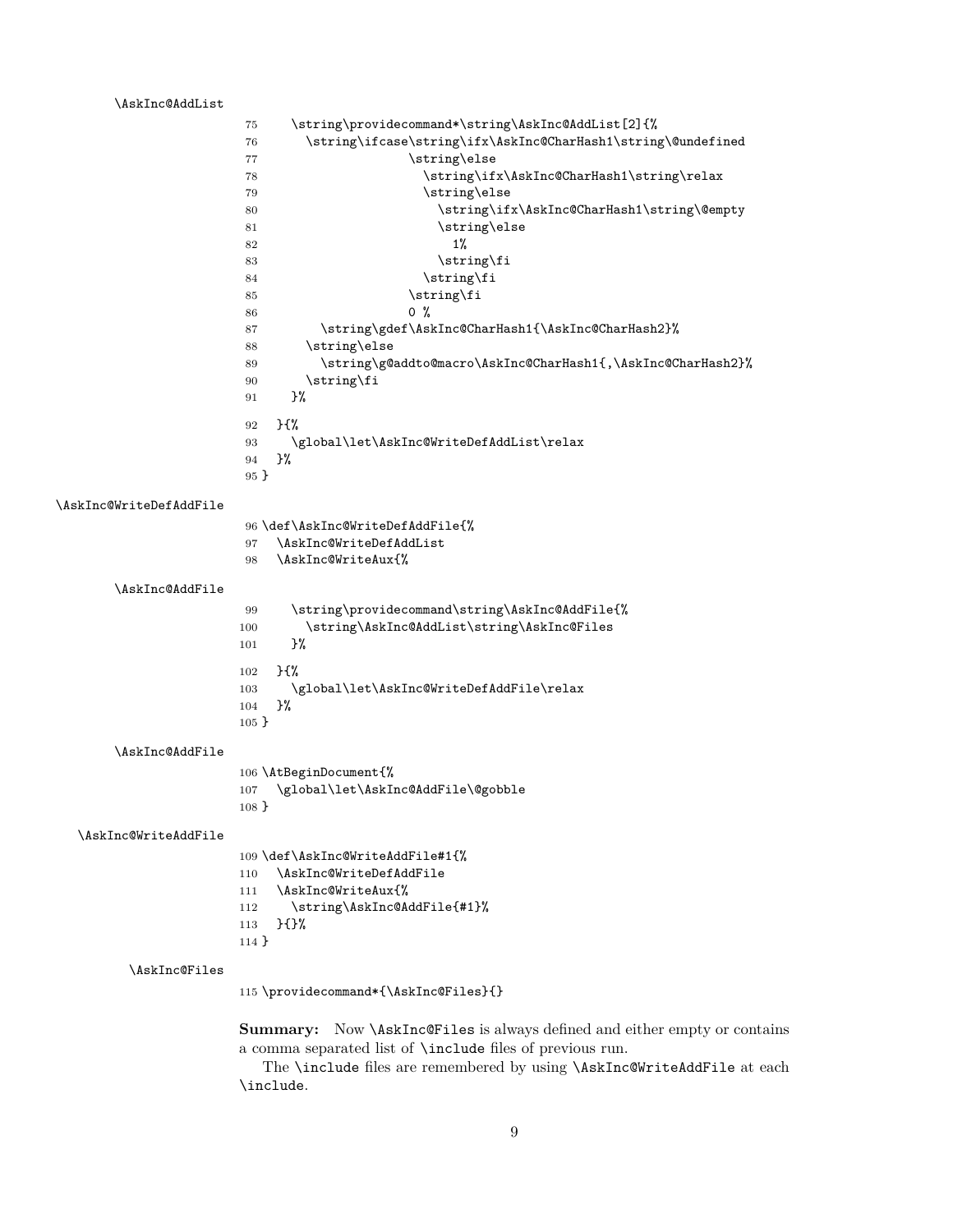#### <span id="page-9-0"></span>**2.5 Redefine \include**

<span id="page-9-19"></span>\AskInc@OrgInclude

```
116 \newcommand{\AskInc@OrgInclude}{}
117 \let\AskInc@OrgInclude\include
```
<span id="page-9-14"></span>\AskInc@AskFile

<span id="page-9-6"></span>\let\AskInc@AskFile\@gobble

<span id="page-9-16"></span>\AskInc@MatchFile

<span id="page-9-7"></span>\let\AskInc@MatchFile\@gobble

#### <span id="page-9-28"></span>\include

```
120 \renewcommand*{\include}[1]{%
121 \AskInc@WriteAddFile{#1}%
122 \AskInc@AskFile{#1}%
123 \AskInc@MatchFile{#1}%
124 \AskInc@OrgInclude{#1}%
125 }
```
## <span id="page-9-20"></span><span id="page-9-1"></span>**2.6 Store answer and match method in .aux file**

<span id="page-9-25"></span><span id="page-9-24"></span><span id="page-9-22"></span><span id="page-9-11"></span><span id="page-9-9"></span><span id="page-9-8"></span>

|         | 126 \AtEndOfPackage{%                                        |
|---------|--------------------------------------------------------------|
| 127     | \AtBeginDocument{%                                           |
| 128     | \@ifundefined{AskInc@Answer}{}{%                             |
| 129     | \AskInc@WriteAux{%                                           |
| 130     | \string\gdef\string\AskInc@Answer{\AskInc@Answer}%           |
| 131     | HY                                                           |
| 132     | ጉ%                                                           |
| 133     | \@ifundefined{AskInc@MatchMethod}{}{%                        |
| 134     | \AskInc@WriteAux{%                                           |
| 135     | \string\gdef\string\AskInc@MatchMethod{\AskInc@MatchMethod}% |
| 136     | H                                                            |
| 137     | ጉ%                                                           |
| 138     | ጉ%                                                           |
| $139$ } |                                                              |
|         |                                                              |

#### <span id="page-9-23"></span><span id="page-9-18"></span><span id="page-9-2"></span>**2.7 Support for \@includeonly**

<span id="page-9-10"></span>\@includeonly Macro \@includeonly is defined for compatiblity reasons only, if the .aux file was written by versions before 2 of package askinclude.

```
140 \providecommand*{\@includeonly}[1]{%
141 \gdef\AskInc@Answer{#1}%
142 \ifx\AskInc@Answer\@empty
143 \gdef\AskInc@Answer{-}%
144 \fi
145 \global\let\AskInc@MatchMethod\@empty
146 }
```
### <span id="page-9-5"></span><span id="page-9-3"></span>**2.8 Stop if \includeonly is active**

If \includeonly is used before, the questions are skipped and the data in the main auxiliary file is preserved.

```
147 \if@partsw
148 \PackageWarningNoLine{askinclude}{%
149 Previous \string\includeonly\space detected,\MessageBreak
150 therefore asking for files is suppressed%
151 }%
```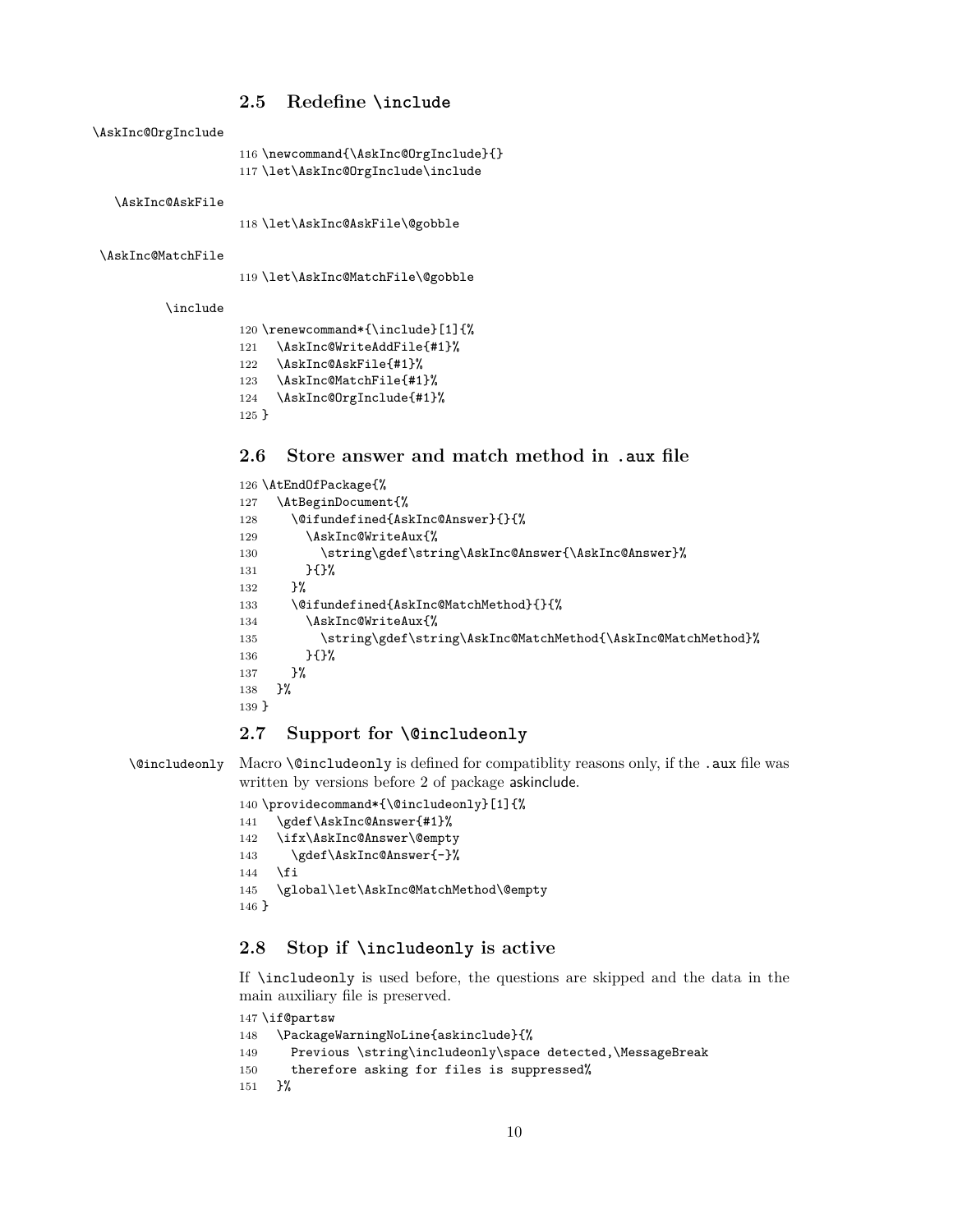Dummy options.

- <span id="page-10-14"></span>\DeclareOption{makematch}{}%
- <span id="page-10-15"></span>\DeclareOption{pdfmatch}{}%
- <span id="page-10-16"></span>\DeclareOption{noregexp}{}%

<span id="page-10-26"></span>\ProcessOptions\*%

#### Preserve \AskInc@MatchFiles.

```
156 \@ifundefined{AskInc@MatchFiles}{%
157 }{%
158 \ifx\AskInc@MatchMethod\@empty
159 \else
160 \AskInc@WriteAux{%
161 \string\gdef\string\AskInc@MatchFiles{\AskInc@MatchFiles}%
162 }{}%
163 \fi
164 }%
165 \expandafter\AskInc@AtEnd
166 \fi%
```
#### <span id="page-10-4"></span><span id="page-10-0"></span>**2.9 \includeonly**

#### <span id="page-10-7"></span>\AskInc@OrgIncludeOnly

<span id="page-10-23"></span><span id="page-10-20"></span> \newcommand{\AskInc@OrgIncludeOnly}{}% \let\AskInc@OrgIncludeOnly\includeonly

#### <span id="page-10-21"></span>\includeonly

<span id="page-10-28"></span><span id="page-10-27"></span><span id="page-10-25"></span><span id="page-10-22"></span>

|       | 169 \renewcommand*{\includeonly}[1]{%                           |
|-------|-----------------------------------------------------------------|
| 170   | \PackageWarning{askinclude}{%                                   |
| 171   | \string\includeonly\space is managed by package 'askinclude',%\ |
| 172   | <b>\MessageBreak</b>                                            |
| 173   | therefore it is ignored%                                        |
| 174   | $\frac{1}{2}$                                                   |
| 175 } |                                                                 |
|       |                                                                 |

### <span id="page-10-1"></span>**2.10 Options**

<span id="page-10-10"></span>

| \AskInc@StringNoRegExp |  |
|------------------------|--|
|------------------------|--|

\def\AskInc@StringNoRegExp{noregexp}

<span id="page-10-9"></span>\AskInc@StringMakeMatch

\def\AskInc@StringMakeMatch{makematch}

<span id="page-10-11"></span>\AskInc@StringPdfMatch

\def\AskInc@StringPdfMatch{pdfmatch}

#### <span id="page-10-18"></span>\ifAskInc@PdfMatchAvailable

<span id="page-10-24"></span><span id="page-10-19"></span><span id="page-10-17"></span><span id="page-10-13"></span><span id="page-10-8"></span><span id="page-10-6"></span> \newif\ifAskInc@PdfMatchAvailable \begingroup\expandafter\expandafter\expandafter\endgroup \expandafter\ifx\csname pdfmatch\endcsname\relax \else \AskInc@PdfMatchAvailabletrue  $184 \text{ t}$  \DeclareOption{makematch}{% \let\AskInc@MatchOption\AskInc@StringMakeMatch } \ifAskInc@PdfMatchAvailable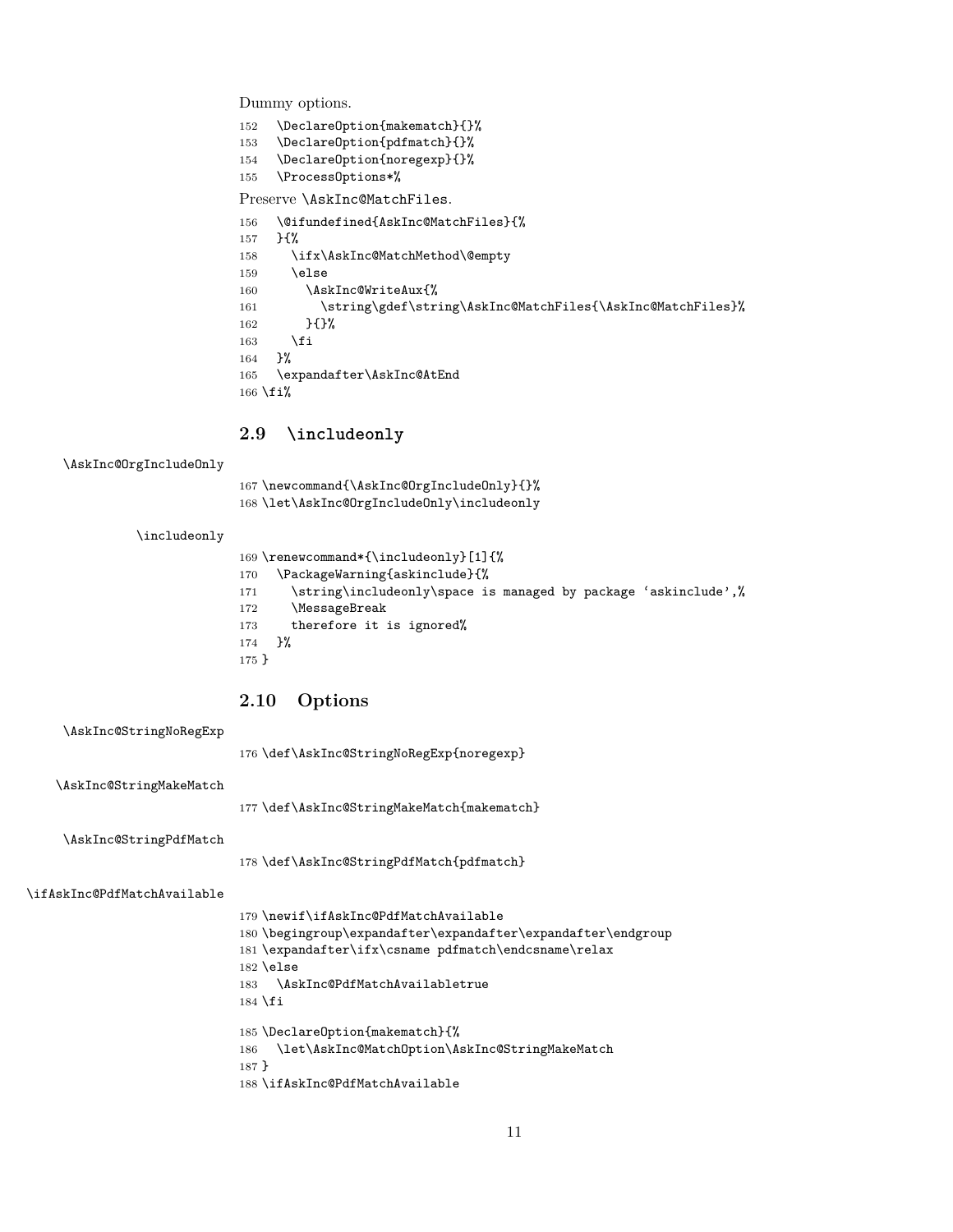<span id="page-11-23"></span><span id="page-11-22"></span><span id="page-11-21"></span><span id="page-11-19"></span><span id="page-11-18"></span><span id="page-11-16"></span>

| 189                | \Declare0ption{pdfmatch}{%                              |
|--------------------|---------------------------------------------------------|
| 190                | \let\AskInc@MatchOption\AskInc@StringPdfMatch           |
| 191                | ጉ%                                                      |
| $192$ \else        |                                                         |
| 193                | \Declare0ption{pdfmatch}{%                              |
| 194                | \PackageWarningNoLine{askinclude}{%                     |
| 195                | Option 'pdfmatch' is not available because\MessageBreak |
| 196                | your pdfTeX does not provide \string\pdfmatch           |
| 197                | ጉ%                                                      |
| 198                | ጉ%                                                      |
| 199 $\overline{1}$ |                                                         |
|                    | 200 \Declare0ption{noregexp}{%                          |
| 201                | \let\AskInc@MatchOption\@empty                          |
| $202$ }            |                                                         |
|                    | 203 \Process0ptions*                                    |

## <span id="page-11-24"></span><span id="page-11-20"></span><span id="page-11-2"></span><span id="page-11-0"></span>**2.11 Strings**

<span id="page-11-14"></span><span id="page-11-13"></span><span id="page-11-10"></span><span id="page-11-7"></span>

| \AskInc@CharAsterisk |                                 |
|----------------------|---------------------------------|
|                      | 204 \def\AskInc@CharAsterisk{*} |
| \AskInc@CharMinus    |                                 |
|                      | 205 \def\AskInc@CharMinus{-}    |
| \AskInc@CharPlus     |                                 |
|                      | 206 \def\AskInc@CharPlus{+}     |
| \AskInc@CharQuestion |                                 |
|                      | 207 \def\AskInc@CharQuestion{?} |
| \AskInc@CharExclam   |                                 |
|                      | 208 \def\AskInc@CharExclam{!}   |
| \AskInc@CharYes      |                                 |
|                      |                                 |

209 \def\AskInc@CharYes{y}

#### <span id="page-11-15"></span><span id="page-11-11"></span><span id="page-11-9"></span>\AskInc@CharNo

210 \def\AskInc@CharNo{n}

#### <span id="page-11-6"></span>\AskInc@CharAll

211 \def\AskInc@CharAll{A}

#### <span id="page-11-12"></span>\AskInc@CharNone

212 \def\AskInc@CharNone{N}

#### <span id="page-11-8"></span>\AskInc@CharDefault

213 \def\AskInc@CharDefault{D}

#### <span id="page-11-1"></span>**2.12 Set defaults**

#### <span id="page-11-17"></span>\AskInc@SanitizeAnswer

<span id="page-11-5"></span><span id="page-11-4"></span><span id="page-11-3"></span>214 \def\AskInc@SanitizeAnswer#1#2{% 215 \begingroup 216 \escapechar='\\% 217 \edef\[{\string\[}% 218 \edef\]{\string\]}%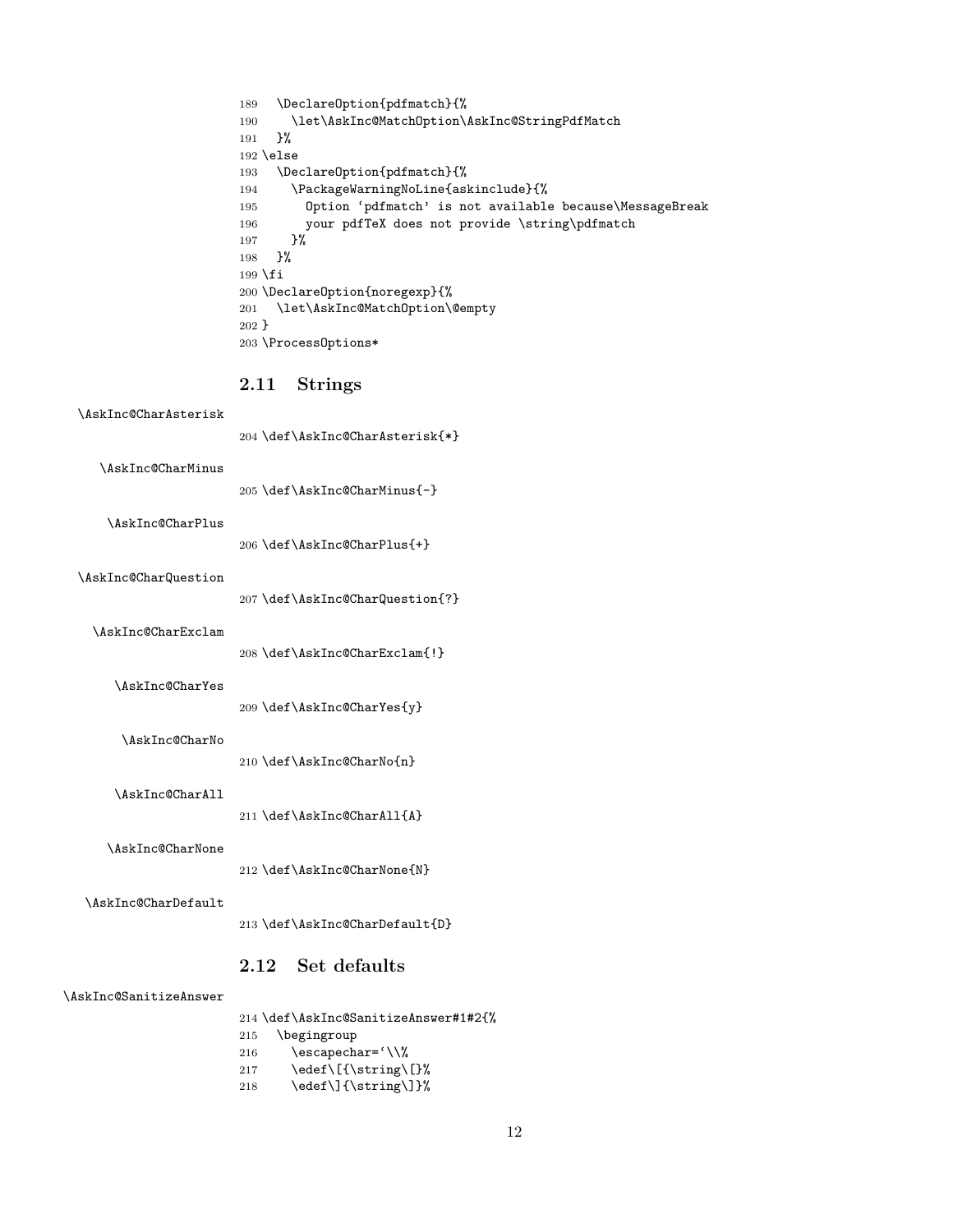```
219 \cdot \edef\({\string\(}%
220 \edef\){\string\)}%
221 \edef\*{\string\*}%
222 \edef\+{\string\+}%
223 \edef\?{\string\?}%
224 \edef\|{\string\|}%
225 \edef\^{\string\^}%
226 \edef\${\string\$}%
227 \edef\{{\string\{}%
228 \edef\}{\string\}}%
229 \edef\.{\string\.}%
230 \xdef#1{%
231 \expandafter\expandafter\expandafter\zap@space
232 \expandafter#2\space\@empty
233 }%
234 \endgroup
235 }
236 \AtBeginDocument{%
237 \@ifundefined{AskInc@Answer}{%
238 \global\let\AskInc@Answer\AskInc@CharAsterisk
239 }{%
240 \AskInc@SanitizeAnswer\AskInc@Answer\AskInc@Answer
241 }%
242 \global\let\AskInc@PreviousAnswer\AskInc@Answer
243 \@ifundefined{AskInc@MatchMethod}{%
244 \global\let\AskInc@MatchMethod\@empty
245 }{}%
246 \global\let\AskInc@PreviousMatchMethod\AskInc@MatchMethod
247 \@ifundefined{AskInc@MatchOption}{%
248 \let\AskInc@MatchOption\AskInc@MatchMethod
249 }{}%
250 \ifx\AskInc@MatchOption\AskInc@StringPdfMatch
251 \ifAskInc@PdfMatchAvailable
252 \else
253 \let\AskInc@MatchOption\@empty
254 \fi
255 \fi
256 \@ifundefined{AskInc@MatchFiles}{%
257 \let\AskInc@MatchFiles\@empty
258 }{}%
259 }
```
#### <span id="page-12-29"></span><span id="page-12-26"></span><span id="page-12-25"></span><span id="page-12-24"></span><span id="page-12-23"></span><span id="page-12-22"></span><span id="page-12-16"></span><span id="page-12-15"></span><span id="page-12-14"></span><span id="page-12-12"></span><span id="page-12-11"></span><span id="page-12-10"></span><span id="page-12-0"></span>**2.13 Questions**

<span id="page-12-1"></span>**2.13.1 Generic question header**

#### <span id="page-12-27"></span>\AskInc@QuestionHeader

<span id="page-12-30"></span> \def\AskInc@QuestionHeader{% \typeout{}% \typeout{\*\*\*\*\*\*\*\*\*\*\*\*\*\*\*\*\*\*\*\*\*\*\*\*\*\*\*\*\*\*\*\*\*\*\*}%

```
263 \typeout{*** Package askinclude Question ***}%
264 \typeout{***********************************}%
265 \typeout{}%
266 }
```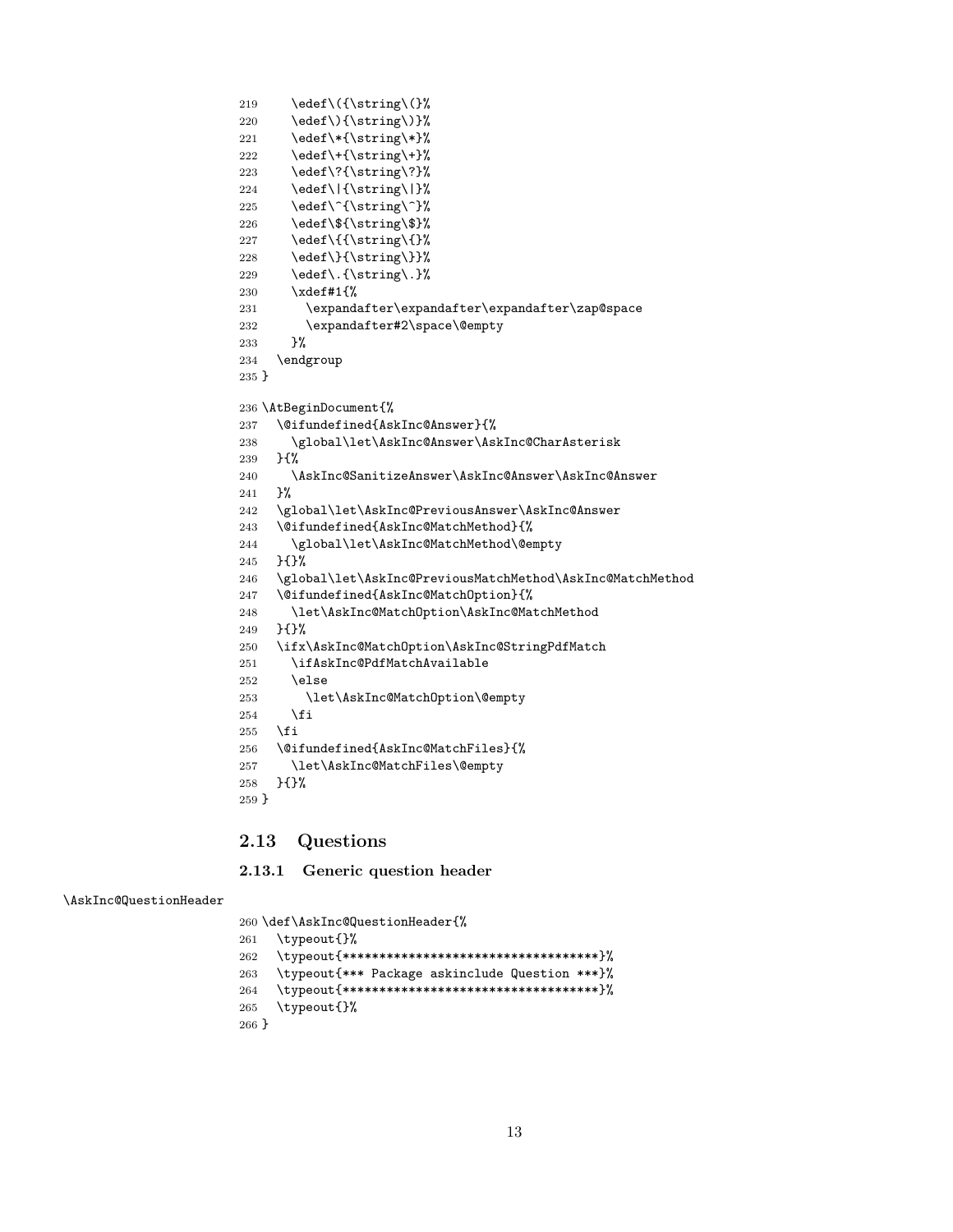## <span id="page-13-28"></span><span id="page-13-26"></span><span id="page-13-16"></span><span id="page-13-15"></span><span id="page-13-14"></span><span id="page-13-13"></span><span id="page-13-11"></span><span id="page-13-10"></span><span id="page-13-9"></span><span id="page-13-8"></span><span id="page-13-7"></span><span id="page-13-4"></span><span id="page-13-3"></span><span id="page-13-2"></span><span id="page-13-0"></span>**2.13.2 Display files**

<span id="page-13-24"></span>

| \AskInc@TypeoutFiles |         |                                                             |
|----------------------|---------|-------------------------------------------------------------|
|                      |         | 267 \def\AskInc@TypeoutFiles{%                              |
|                      | 268     | \global\let\AskInc@PreviousMatches\@empty                   |
|                      | 269     | \ifx\AskInc@Files\@empty                                    |
|                      | 270     | \else                                                       |
|                      | 271     | \typeout{Files, found by previous run in \string\include:}% |
|                      | 272     | \@for\AskInc@File:=\AskInc@Files\do{%                       |
|                      | 273     | \ifx\AskInc@Answer\AskInc@CharAsterisk                      |
|                      | 274     | \let\AskInc@Mark\AskInc@CharPlus                            |
|                      | 275     | \else                                                       |
|                      | 276     | \let\AskInc@Mark\AskInc@CharMinus                           |
|                      | 277     | \ifx\AskInc@Answer\AskInc@CharMinus                         |
|                      | 278     | \else                                                       |
|                      | 279     | \ifx\AskInc@MatchMethod\@empty                              |
|                      | 280     | \expandafter\@firstoftwo                                    |
|                      | 281     | \else                                                       |
|                      | 282     | \expandafter\@secondoftwo                                   |
|                      | 283     | \fi                                                         |
|                      | 284     | {\@for\AskInc@Temp:=\AskInc@Answer}%                        |
|                      | 285     | {\@for\AskInc@Temp:=\AskInc@MatchFiles}%                    |
|                      | 286     | $\do$ {%                                                    |
|                      | 287     | \ifx\AskInc@File\AskInc@Temp                                |
|                      | 288     | \let\AskInc@Mark\AskInc@CharPlus                            |
|                      | 289     | \fi                                                         |
|                      | 290     | }%                                                          |
|                      | 291     | \fi                                                         |
|                      | 292     | \fi                                                         |
|                      | 293     | \typeout{\@spaces(\AskInc@Mark)\AskInc@File}%               |
|                      | 294     | \ifx\AskInc@Mark\AskInc@CharPlus                            |
|                      | 295     | \ifx\AskInc@PreviousMatches\@empty                          |
|                      | 296     | \global\let\AskInc@PreviousMatches\AskInc@File              |
|                      | 297     | \else                                                       |
|                      | 298     | \expandafter\g@addto@macro                                  |
|                      | 299     | \expandafter\AskInc@PreviousMatches{%                       |
|                      | 300     | \expandafter,\AskInc@File                                   |
|                      | 301     | }‰                                                          |
|                      | 302     | \fi                                                         |
|                      | 303     | \fi                                                         |
|                      | 304     | }%                                                          |
|                      | 305     | \typeout{}%                                                 |
|                      | 306     | \fi                                                         |
|                      | $307$ } |                                                             |

#### <span id="page-13-29"></span><span id="page-13-27"></span><span id="page-13-23"></span><span id="page-13-21"></span><span id="page-13-20"></span><span id="page-13-19"></span><span id="page-13-18"></span><span id="page-13-17"></span><span id="page-13-12"></span><span id="page-13-5"></span><span id="page-13-1"></span>**2.13.3 Previous answer**

<span id="page-13-25"></span>\AskInc@TypeoutPreviousAnswer

<span id="page-13-30"></span><span id="page-13-22"></span><span id="page-13-6"></span> \def\AskInc@TypeoutPreviousAnswer{% \typeout{% Previous answer (% 311 \ifx\AskInc@MatchMethod\@empty<br>312 noregexp% noregexp% \else \AskInc@MatchMethod 315  $\setminus$ fi ):% }%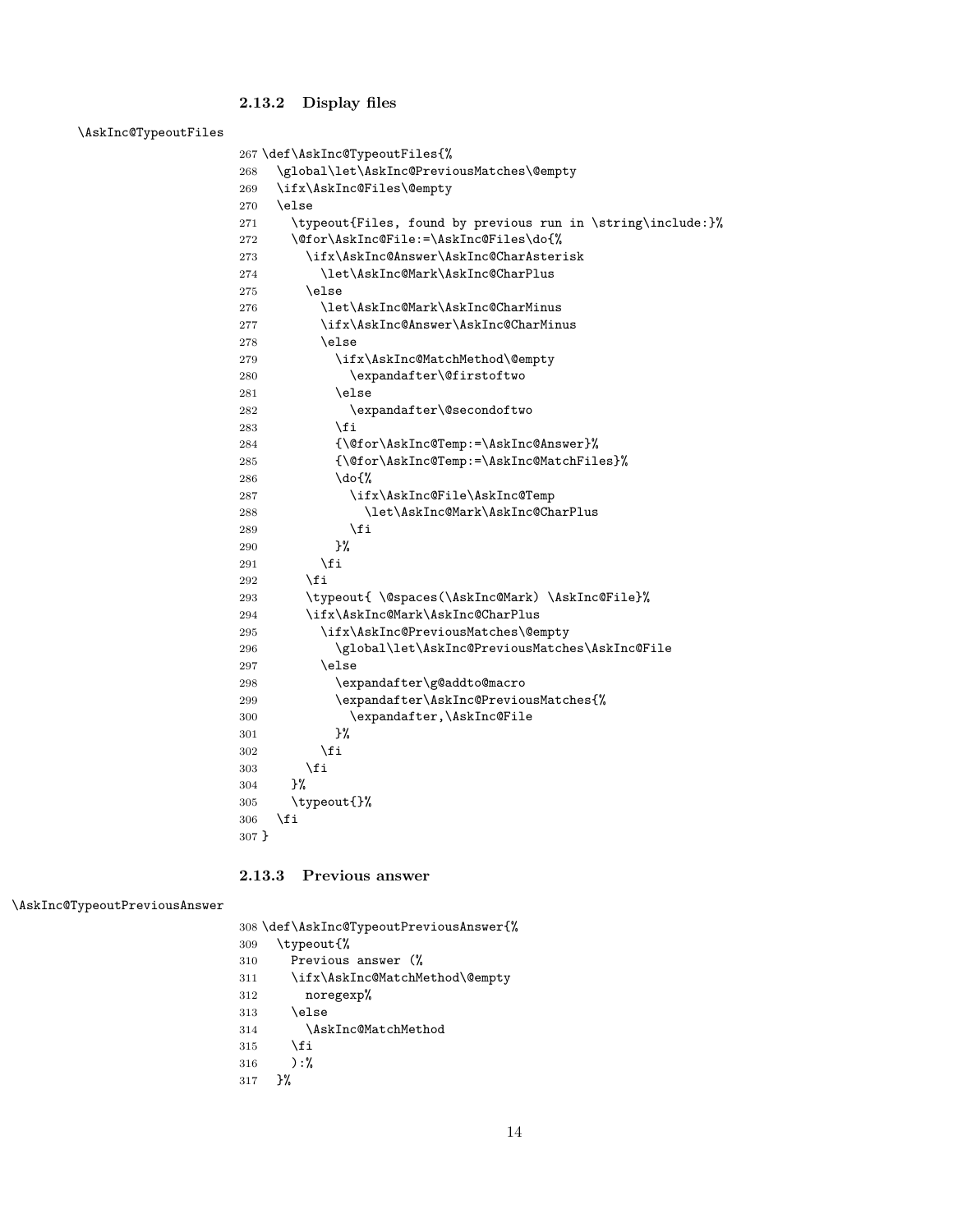<span id="page-14-28"></span><span id="page-14-8"></span> \typeout{ \@spaces[\AskInc@Answer]}% \typeout{}% }

#### <span id="page-14-0"></span>**2.13.4 Current regular expression support**

<span id="page-14-21"></span>\AskInc@TypeoutMatchMethod

<span id="page-14-29"></span><span id="page-14-27"></span><span id="page-14-25"></span><span id="page-14-16"></span><span id="page-14-7"></span>

|         | 321 \def\AskInc@TypeoutMatchMethod{%                      |
|---------|-----------------------------------------------------------|
| 322     | \typeout{Regular expressions:}%                           |
| 323     | \AskInc@TypeoutMethod\@empty{noregexp}{%                  |
| 324     | \space disabled%                                          |
| 325     | ጉ%                                                        |
| 326     | \AskInc@TypeoutMethod\AskInc@StringMakeMatch{makematch}{% |
| 327     | enabled, using package 'makematch'%                       |
| 328     | ጉ%                                                        |
| 329     | \ifAskInc@PdfMatchAvailable                               |
| 330     | \AskInc@TypeoutMethod\AskInc@StringPdfMatch{pdfmatch}{%   |
| 331     | \space enabled, using pdfTeX's \string\pdfmatch           |
| 332     | ጉ%                                                        |
| 333     | \fi                                                       |
| 334     | \typeout{}%                                               |
| $335$ } |                                                           |
|         |                                                           |

<span id="page-14-23"></span>\AskInc@TypeoutMethod

<span id="page-14-31"></span><span id="page-14-30"></span><span id="page-14-26"></span><span id="page-14-17"></span><span id="page-14-9"></span>

|         |            |  | 336 \def\AskInc@TypeoutMethod#1#2#3{% |                                                                |
|---------|------------|--|---------------------------------------|----------------------------------------------------------------|
| 337     | \typeout{% |  |                                       |                                                                |
|         |            |  |                                       | 338 \ifx#1\AskInc@MatchOption \space--> \else\@spaces\space\fi |
| 339     |            |  | [#2] #3% hash-ok                      |                                                                |
| 340     | <b>ጉ%</b>  |  |                                       |                                                                |
| $341$ } |            |  |                                       |                                                                |
|         |            |  |                                       |                                                                |

#### <span id="page-14-1"></span>**2.13.5 Main question text**

<span id="page-14-19"></span>\AskInc@TypeoutMainQuestion

<span id="page-14-32"></span><span id="page-14-11"></span><span id="page-14-10"></span> \def\AskInc@TypeoutMainQuestion{% \typeout{Which files do you want to include?}% \typeout{ \@spaces[foo,bar] \space\space comma separated file or pattern list}% \typeout{ \@spaces[\*] \@spaces\@spaces all files}% \typeout{ \@spaces[-] \@spaces\@spaces no files}% \typeout{ \@spaces[?] \@spaces\@spaces ask for each file}% }

#### <span id="page-14-13"></span><span id="page-14-12"></span><span id="page-14-2"></span>**2.13.6 Main question**

<span id="page-14-14"></span>\AskInc@MainQuestion

\def\AskInc@MainQuestion{%

- <span id="page-14-15"></span>\AskInc@QuestionHeader
- <span id="page-14-18"></span>\AskInc@TypeoutFiles
- <span id="page-14-24"></span>\AskInc@TypeoutPreviousAnswer
- <span id="page-14-22"></span>\AskInc@TypeoutMatchMethod
- <span id="page-14-20"></span>\AskInc@TypeoutMainQuestion
- \begingroup
- <span id="page-14-3"></span>\@makeother\\*%
- <span id="page-14-5"></span>\@makeother\-%
- <span id="page-14-6"></span>\@makeother\?%
- <span id="page-14-4"></span>\@makeother\,%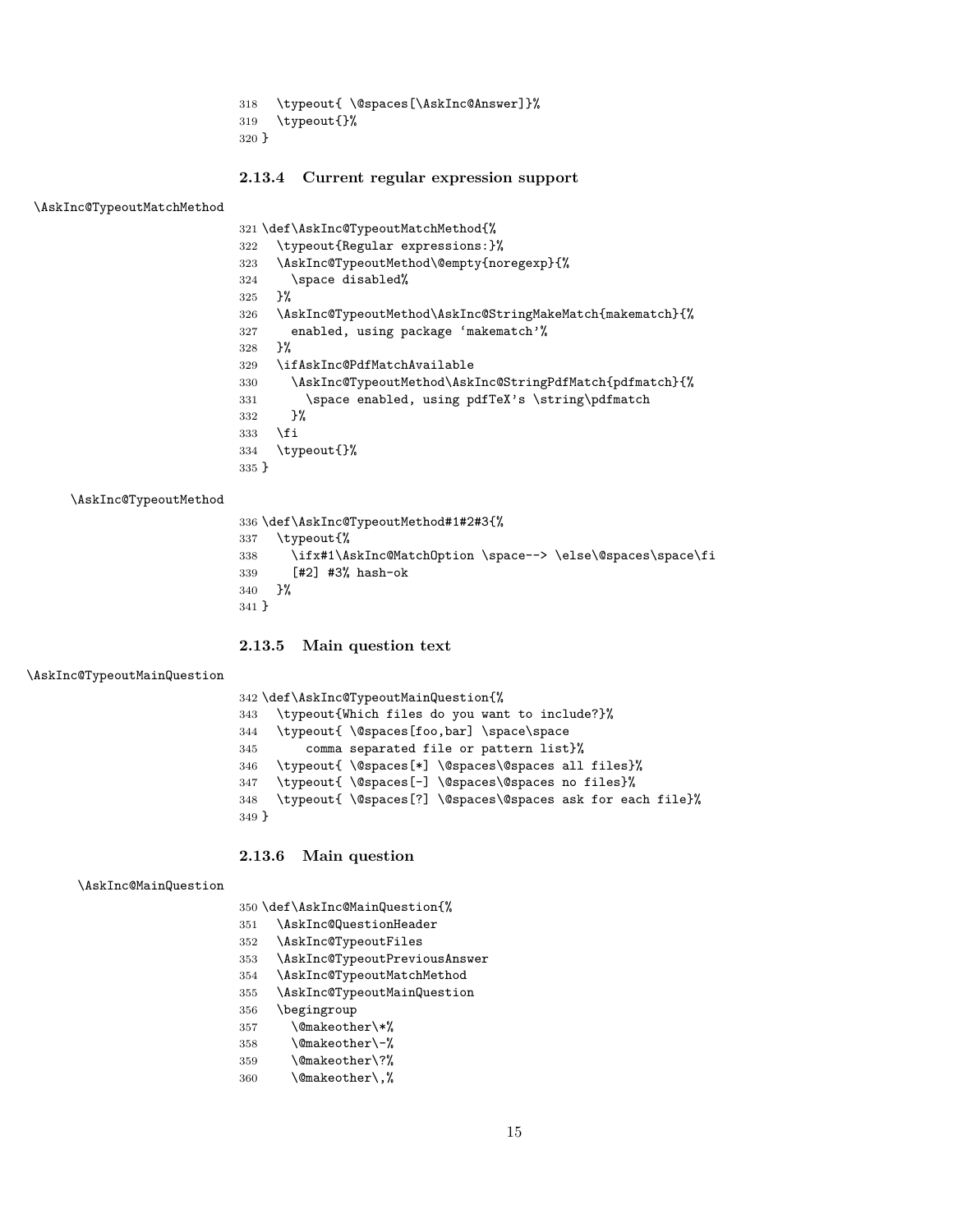```
361 \@makeother\!%
362 \@makeother\^%
363 \@makeother\$%
364 \@makeother\(%
365 \@makeother\)%
366 \@makeother\+%
367 \@makeother\[%
368 \@makeother\]%
369 \@makeother\\%
370 \@makeother\|%
371 \@makeother\:%
372 \@makeother\.%
373 \typein[\answer]%
374 { \@spaces[] \space\@spaces\@spaces use the previous answer}%
375 \typeout{}%
376 \AskInc@SanitizeAnswer\AskInc@@Answer\answer
377 \endgroup
378 \let\AskInc@Next\AskInc@MainQuestion
379 \ifx\AskInc@@Answer\AskInc@StringNoRegExp
380 \let\AskInc@MatchOption\@empty
381 \else
382 \ifx\AskInc@@Answer\AskInc@StringMakeMatch
383 \let\AskInc@MatchOption\AskInc@StringMakeMatch
384 \else
385 \ifx\AskInc@@Answer\AskInc@StringPdfMatch
386 \ifAskInc@PdfMatchAvailable
387 \let\AskInc@MatchOption\AskInc@StringPdfMatch
388 \else
389 \PackageWarning{askinclude}{%
390 Method 'pdfmatch' is not available because\MessageBreak
391 your pdfTeX does not provide \string\pdfmatch
392 }%
393 \let\AskInc@MatchOption\@empty
394 \fi
395 \else
396 \ifx\AskInc@@Answer\@empty
397 \global\let\AskInc@@Answer\AskInc@Answer
398 \fi
399 \let\AskInc@Next\AskInc@MainAnswer
400 \overline{\text{f}i}401 \fi
402 \fi
403 \AskInc@Next
404 }
```
#### <span id="page-15-40"></span><span id="page-15-39"></span><span id="page-15-38"></span><span id="page-15-37"></span><span id="page-15-35"></span><span id="page-15-33"></span><span id="page-15-30"></span><span id="page-15-25"></span><span id="page-15-24"></span><span id="page-15-10"></span><span id="page-15-9"></span><span id="page-15-0"></span>**2.14 Evaluate answer of main question**

#### <span id="page-15-31"></span>\AskInc@MainAnswer

<span id="page-15-36"></span><span id="page-15-29"></span><span id="page-15-28"></span><span id="page-15-27"></span><span id="page-15-26"></span><span id="page-15-13"></span><span id="page-15-12"></span><span id="page-15-11"></span>

|     | 405 \def\AskInc@MainAnswer{%                |
|-----|---------------------------------------------|
| 406 | \ifx\AskInc@@Answer\AskInc@CharQuestion     |
| 407 | \global\let\AskInc@Answer\@empty            |
| 408 | \global\let\AskInc@MatchMethod\@empty       |
| 409 | \global\let\AskInc@AskFile\AskInc@DoAskFile |
| 410 | \AskInc@OrgIncludeOnly{}%                   |
| 411 | \else                                       |
| 412 | \global\let\AskInc@Answer\AskInc@@Answer    |
| 413 | \ifx\AskInc@@Answer\AskInc@CharAsterisk     |
| 414 | \global\let\AskInc@MatchMethod\@empty       |
|     |                                             |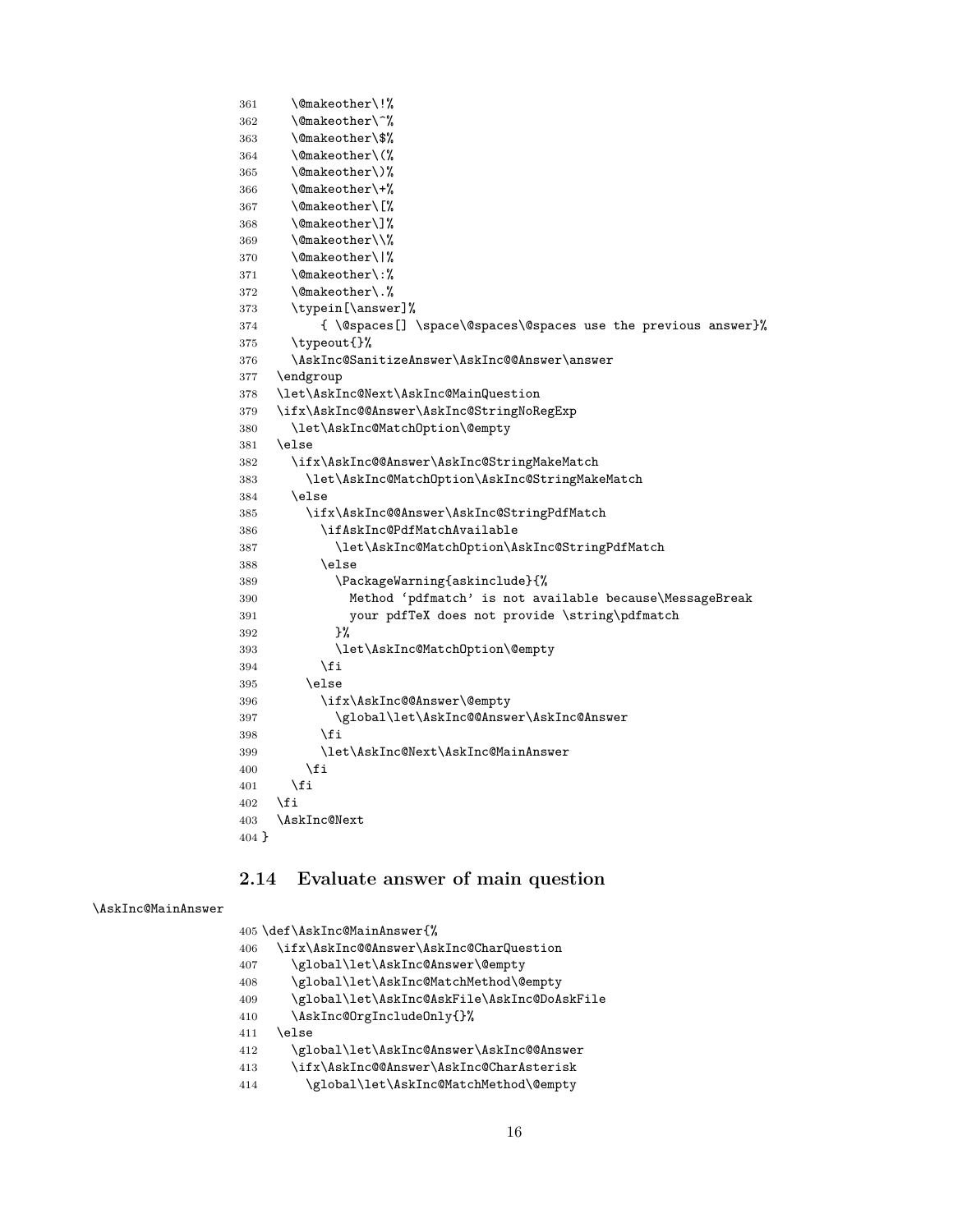<span id="page-16-30"></span><span id="page-16-29"></span><span id="page-16-28"></span><span id="page-16-27"></span><span id="page-16-26"></span><span id="page-16-25"></span><span id="page-16-24"></span><span id="page-16-23"></span><span id="page-16-22"></span><span id="page-16-21"></span><span id="page-16-20"></span><span id="page-16-19"></span><span id="page-16-18"></span><span id="page-16-17"></span><span id="page-16-16"></span><span id="page-16-15"></span><span id="page-16-14"></span><span id="page-16-13"></span><span id="page-16-12"></span><span id="page-16-11"></span><span id="page-16-10"></span><span id="page-16-9"></span><span id="page-16-8"></span><span id="page-16-7"></span><span id="page-16-6"></span><span id="page-16-5"></span><span id="page-16-4"></span><span id="page-16-3"></span><span id="page-16-2"></span><span id="page-16-1"></span><span id="page-16-0"></span>

|                       | \else<br>415                                                                                  |
|-----------------------|-----------------------------------------------------------------------------------------------|
|                       | \ifx\AskInc@@Answer\AskInc@CharMinus<br>416                                                   |
|                       | \global\let\AskInc@MatchMethod\@empty<br>417                                                  |
|                       | \AskInc@OrgIncludeOnly{}%<br>418                                                              |
|                       | \else<br>419                                                                                  |
|                       | \global\let\AskInc@MatchMethod\AskInc@MatchOption<br>420                                      |
|                       | \ifx\AskInc@MatchOption\@empty<br>421                                                         |
|                       | \expandafter\AskInc@OrgIncludeOnly\expandafter{%<br>422                                       |
|                       | \AskInc@Answer<br>423                                                                         |
|                       | }‰<br>424                                                                                     |
|                       | \else<br>425                                                                                  |
|                       | \AskInc@MatchInit<br>426                                                                      |
|                       | \AskInc@OrgIncludeOnly{}%<br>427                                                              |
|                       | \fi<br>428                                                                                    |
|                       | \fi<br>429                                                                                    |
|                       | \fi<br>430                                                                                    |
|                       | \fi<br>431                                                                                    |
|                       | \let\AskInc@Include\AskInc@DoInclude<br>432                                                   |
|                       | 433 }                                                                                         |
|                       |                                                                                               |
| \AskInc@MatchInit     |                                                                                               |
|                       | 434 \def\AskInc@MatchInit{%                                                                   |
|                       | \RequirePackage{kvsetkeys}[2007/09/29]%<br>435                                                |
|                       | \expandafter\comma@normalize\expandafter{\AskInc@Answer}%<br>436                              |
|                       | \global\let\AskInc@MatchList\comma@list<br>437                                                |
|                       |                                                                                               |
| \AskInc@MatchFile     |                                                                                               |
|                       | \def\AskInc@MatchFile##1{%<br>438                                                             |
|                       | \AskInc@DoMatch{##1}{%<br>439                                                                 |
|                       | \AskInc@WriteAddMatch{##1}%<br>440                                                            |
|                       | \ifx\@partlist\@empty<br>441                                                                  |
|                       | \expandafter\gdef\expandafter\@partlist\expandafter{\detokenize{##1}}%<br>442                 |
|                       | \else<br>443                                                                                  |
|                       | \expandafter\g@addto@macro\expandafter\@partlist\expandafter{\expandafter,\detokenize{<br>444 |
|                       | \fi<br>445                                                                                    |
|                       | 3%<br>446                                                                                     |
|                       | }%<br>447                                                                                     |
|                       |                                                                                               |
|                       | \ifx\AskInc@MatchMethod\AskInc@StringMakeMatch<br>448                                         |
|                       | \AskInc@MakeMatchInit<br>449                                                                  |
|                       | 450<br>\else                                                                                  |
|                       | \AskInc@PdfMatchInit<br>451                                                                   |
|                       | \fi<br>452                                                                                    |
|                       | \let\AskInc@MatchInit\@undefined<br>453                                                       |
|                       | 454 }                                                                                         |
|                       |                                                                                               |
| \AskInc@MakeMatchInit |                                                                                               |
|                       | 455 \def\AskInc@MakeMatchInit{%                                                               |
|                       | \RequirePackage{makematch}%<br>456                                                            |
|                       |                                                                                               |
| \AskInc@DoMatch       |                                                                                               |
|                       | \def\AskInc@DoMatch##1{%                                                                      |
|                       | 457                                                                                           |
|                       | \def\AskInc@Temp{%<br>458                                                                     |
|                       | \MakeMatcher[,]\AskInc@Temp<br>459                                                            |
|                       | }%<br>460                                                                                     |
|                       | \expandafter\AskInc@Temp\expandafter{\AskInc@MatchList}%<br>461                               |
|                       | \AskInc@Temp{{##1}}\@firstofone\@gobble<br>462                                                |
|                       | }‰<br>463                                                                                     |
|                       |                                                                                               |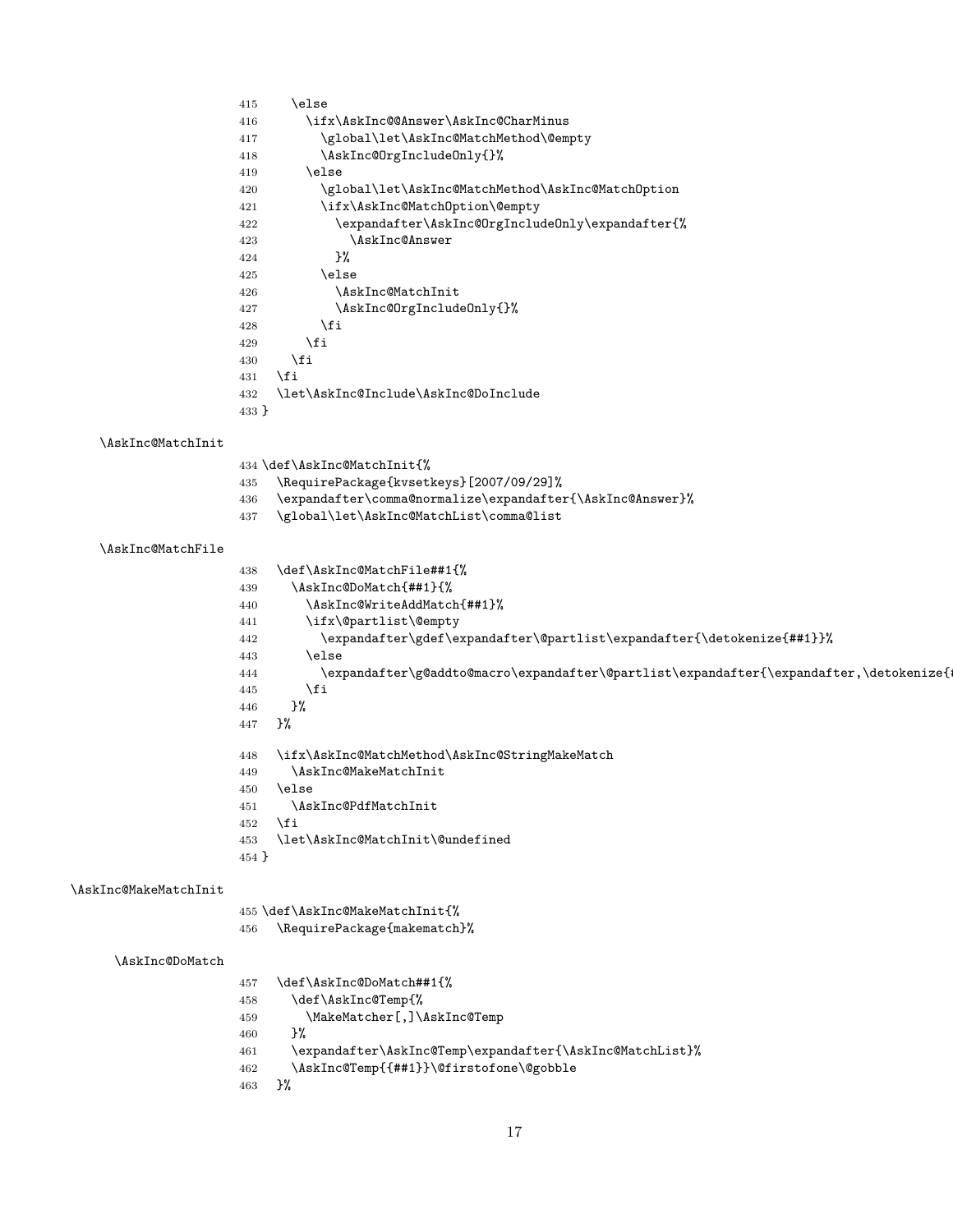<span id="page-17-5"></span>

| \let\AskInc@MakeMatchInit\@undefined<br>464 |  |
|---------------------------------------------|--|
|---------------------------------------------|--|

}

#### <span id="page-17-19"></span>\AskInc@PdfMatchInit

|  |  | 466 \def\AskInc@PdfMatchInit{% |  |
|--|--|--------------------------------|--|
|--|--|--------------------------------|--|

<span id="page-17-26"></span>\ifAskInc@Found

<span id="page-17-30"></span>

| 467 | \newif\ifAskInc@Found |
|-----|-----------------------|
|-----|-----------------------|

<span id="page-17-10"></span>\AskInc@DoMatch

<span id="page-17-27"></span><span id="page-17-24"></span><span id="page-17-12"></span><span id="page-17-8"></span><span id="page-17-2"></span>

| 468 | \def\AskInc@DoMatch##1{%                        |
|-----|-------------------------------------------------|
| 469 | \AskInc@Foundfalse                              |
| 470 | \expandafter\comma@parse@normalized\expandafter |
| 471 | {\AskInc@MatchList}{\AskInc@CheckMatch{##1}}%   |
| 472 | \ifAskInc@Found                                 |
| 473 | \expandafter\@firstofone                        |
| 474 | \else                                           |
| 475 | \expandafter\@gobble                            |
| 476 | \fi                                             |
| 477 | ን%                                              |

#### <span id="page-17-9"></span>\AskInc@CheckMatch

<span id="page-17-3"></span><span id="page-17-0"></span>

| 478 | \def\AskInc@CheckMatch##1##2{%           |
|-----|------------------------------------------|
| 479 | \AskInc@@CheckMatch##2\@empty\@nil{##1}% |
| 480 | ጉ%                                       |

#### <span id="page-17-6"></span>\AskInc@@CheckMatch

<span id="page-17-29"></span><span id="page-17-28"></span><span id="page-17-20"></span><span id="page-17-15"></span><span id="page-17-14"></span><span id="page-17-13"></span><span id="page-17-7"></span><span id="page-17-4"></span>

| 481 | \def\AskInc@@CheckMatch##1##2\@nil##3{% |
|-----|-----------------------------------------|
| 482 | \def\AskInc@Temp{##1}%                  |
| 483 | \ifx\AskInc@Temp\AskInc@CharExclam      |
| 484 | \ifcase\pdfmatch{##2}{##3}=1 %          |
| 485 | \or                                     |
| 486 | \AskInc@Foundfalse                      |
| 487 | \else                                   |
| 488 | \AskInc@InvalidPattern{##2}{##1##2}%    |
| 489 | \fi                                     |
| 490 | \else                                   |
| 491 | \ifcase\pdfmatch{##1##2}{##3} %         |
| 492 | \or                                     |
| 493 | \AskInc@Foundtrue                       |
| 494 | \else                                   |
| 495 | \AskInc@InvalidPattern{##1##2}{##1##2}% |
| 496 | \fi                                     |
| 497 | \fi                                     |
| 498 | }%                                      |

<span id="page-17-17"></span><span id="page-17-16"></span>

| \AskInc@InvalidPattern |     | Prints a warning with the regular expression and removes it from the list to prevent<br>further warnings for the same expression. |
|------------------------|-----|-----------------------------------------------------------------------------------------------------------------------------------|
|                        |     |                                                                                                                                   |
|                        | 499 | \def\AskInc@InvalidPattern##1##2{%                                                                                                |
|                        | 500 | \edef\AskInc@Temp{##1}%                                                                                                           |
|                        | 501 | \PackageWarningNoLine{askinclude}{%                                                                                               |
|                        | 502 | Invalid pattern '\AskInc@Temp' for \string\pdfmatch                                                                               |
|                        | 503 | }‰                                                                                                                                |
|                        | 504 | \edef\AskInc@Temp{##2}%                                                                                                           |
|                        | 505 | \global\expandafter\let\expandafter\AskInc@MatchList                                                                              |
|                        | 506 | \expandafter\@empty                                                                                                               |
|                        | 507 | expandafter\comma@parse@normalized\expandafter\                                                                                   |

<span id="page-17-31"></span><span id="page-17-25"></span><span id="page-17-23"></span><span id="page-17-22"></span><span id="page-17-21"></span><span id="page-17-18"></span><span id="page-17-11"></span><span id="page-17-1"></span>{\AskInc@MatchList}\AskInc@FilterPattern

```
509 }%
```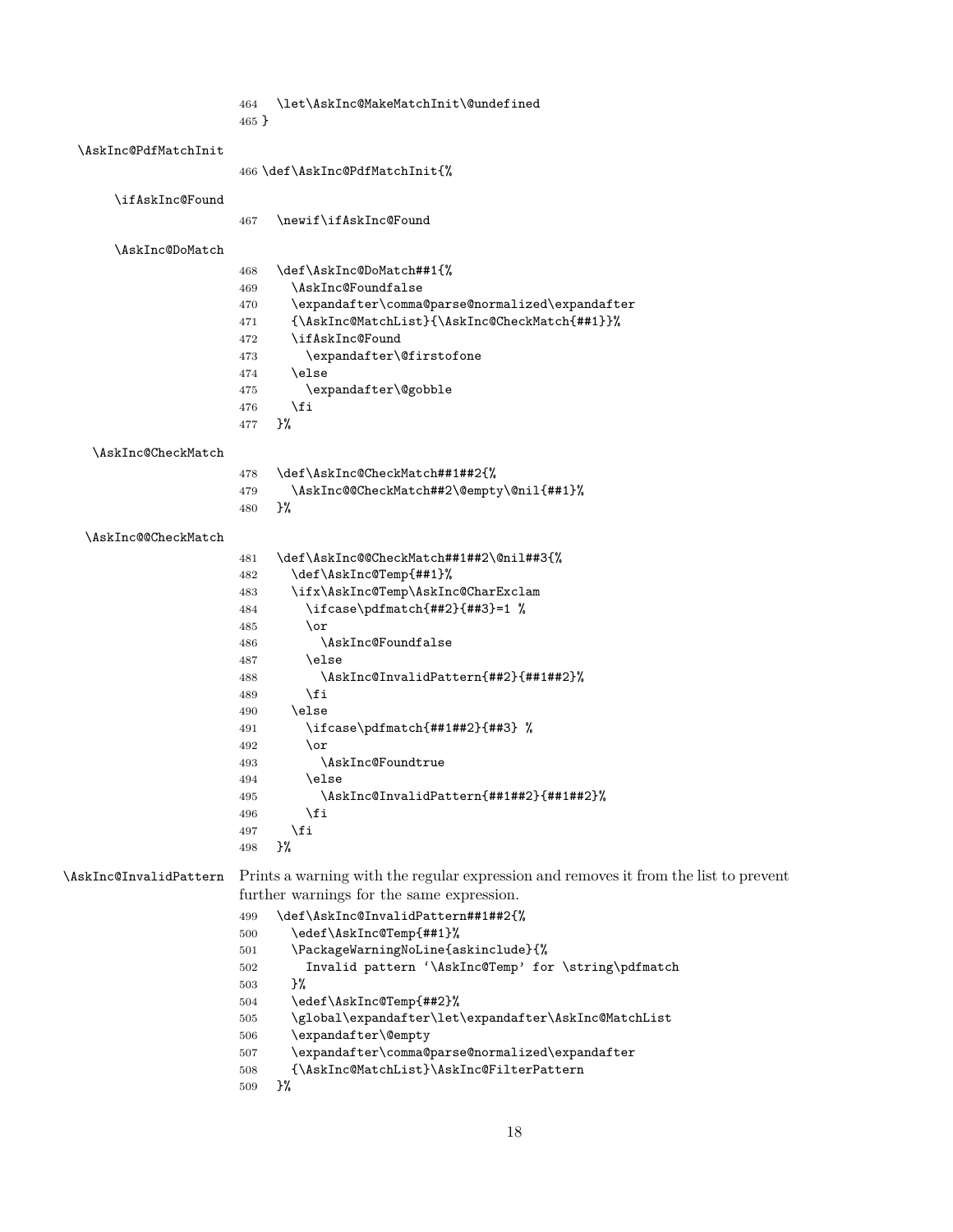#### <span id="page-18-11"></span>\AskInc@FilterPattern

<span id="page-18-16"></span><span id="page-18-15"></span><span id="page-18-14"></span><span id="page-18-13"></span><span id="page-18-12"></span><span id="page-18-1"></span>

| \def\AskInc@FilterPattern##1{%                            |
|-----------------------------------------------------------|
| \edef\AskInc@Pattern{##1}%                                |
| \ifx\AskInc@Temp\AskInc@Pattern                           |
| \else                                                     |
| \ifx\AskInc@MatchList\@empty                              |
| \global\let\AskInc@MatchList\AskInc@Pattern               |
| \else                                                     |
| \expandafter\g@addto@macro\expandafter\AskInc@MatchList{% |
| \expandafter,\AskInc@Pattern                              |
| ጉ%                                                        |
| \fi                                                       |
| \fi                                                       |
| ጉ%                                                        |
| \let\AskInc@PdfMatchInit\@undefined<br>$524$ }            |
|                                                           |

#### <span id="page-18-24"></span>\AskInc@WriteDefAddMatch

<span id="page-18-27"></span><span id="page-18-23"></span><span id="page-18-20"></span><span id="page-18-5"></span><span id="page-18-4"></span>

|         | 525 \def\AskInc@WriteDefAddMatch{%              |
|---------|-------------------------------------------------|
| 526     | \AskInc@WriteDefAddList                         |
| 527     | \AskInc@WriteAux{%                              |
|         |                                                 |
| 528     | \string\providecommand\string\AskInc@AddMatch{% |
| 529     | \string\AskInc@AddList\string\AskInc@MatchFiles |
| 530     | ጉ%                                              |
| 531     | $H^{\prime\prime}$                              |
| 532     | \global\let\AskInc@WriteDefAddMatch\relax       |
| 533     | ጉ%                                              |
| $534$ } |                                                 |
|         |                                                 |

<span id="page-18-7"></span>\AskInc@AddMatch

<span id="page-18-6"></span>\AskInc@AddMatch

<span id="page-18-26"></span><span id="page-18-2"></span>

|         | 535 \AtBeginDocument{%              |
|---------|-------------------------------------|
| 536     | \global\let\AskInc@AddMatch\@gobble |
| $537$ } |                                     |

#### <span id="page-18-19"></span>\AskInc@WriteAddMatch

<span id="page-18-25"></span><span id="page-18-21"></span><span id="page-18-8"></span>

|         | 538 \def\AskInc@WriteAddMatch#1{% |
|---------|-----------------------------------|
| 539     | \AskInc@WriteDefAddMatch          |
| 540     | \AskInc@WriteAux{%                |
| 541     | \string\AskInc@AddMatch{#1}%      |
| 542     | ን የአል                             |
| $543$ } |                                   |

<span id="page-18-18"></span>\AskInc@SaveAnswer

<span id="page-18-22"></span><span id="page-18-9"></span>

|         | 544 \def\AskInc@SaveAnswer{%                       |
|---------|----------------------------------------------------|
|         | 545 \AskInc@WriteAux{%                             |
| 546 —   | \string\gdef\string\AskInc@Answer{\AskInc@Answer}% |
| 547     | ጉ ናጉ%                                              |
| $548$ } |                                                    |
|         |                                                    |

## <span id="page-18-0"></span>**2.15 Ask for each file**

#### <span id="page-18-17"></span>\AskInc@PreviousAnswer

```
549 \@ifundefined{AskInc@PreviousAnswer}{%
550 \let\AskInc@PreviousAnswer\AskInc@CharAsterisk
551 }{}
```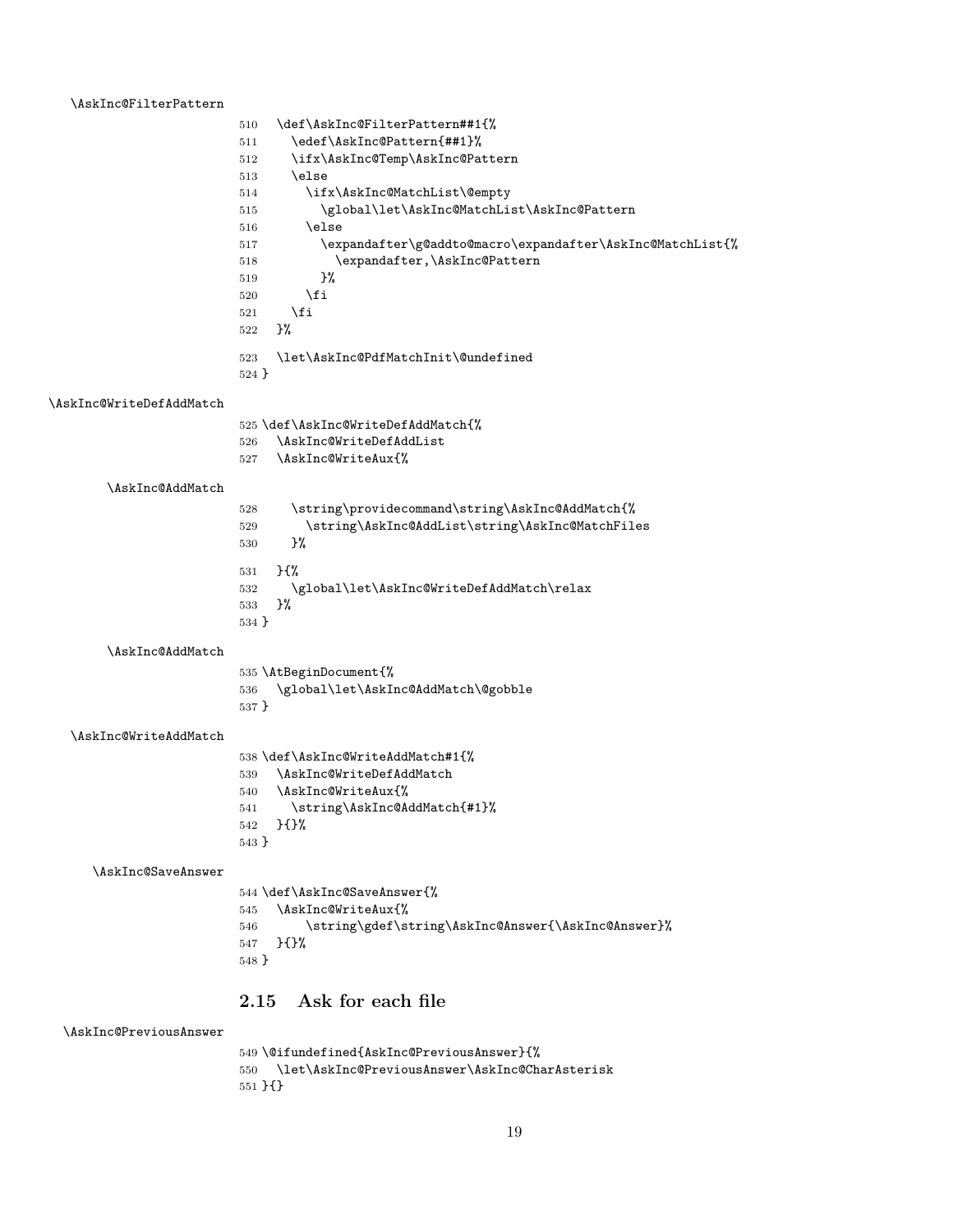```
552 \@ifundefined{AskInc@PreviousMatchMethod}{%
553 \let\AskInc@PreviousMatchMethod\@empty
```

```
554 }{}
```

```
\AskInc@DoAskFile
                   555 \def\AskInc@DoAskFile#1{%
                   556 \edef\AskInc@File{#1}%
                   557 \ifx\AskInc@PreviousAnswer\AskInc@CharAsterisk
                   558 \let\AskInc@Default\AskInc@CharYes
                   559 \else
                   560 \let\AskInc@Default\AskInc@CharNo
                   561 \ifx\AskInc@PreviousAnswer\AskInc@CharMinus
                   562 \else
                   563 \ifx\AskInc@PreviousMatchMethod\@empty
                   564 \expandafter\@firstoftwo
                   565 \else
                   566 \expandafter\@secondoftwo
                   567 \fi
                   568 {\@for\AskInc@Temp:=\AskInc@PreviousAnswer}%
                   569 {\@for\AskInc@Temp:=\AskInc@MatchFiles}%
                   570 \do{%
                   571 \ifx\AskInc@Temp\AskInc@File
                   572 \let\AskInc@Default\AskInc@CharYes
                   573 \fi
                   574 }%
                   575 \fi
                   576 \ifx\AskInc@Default\AskInc@CharNo
                   577 \let\AskInc@Default\AskInc@CharYes
                   578 \@for\AskInc@Temp:=\AskInc@Files\do{%
                   579 \ifx\AskInc@Temp\AskInc@File
                   580 \let\AskInc@Default\AskInc@CharNo
                   581 \overline{\phantom{a}} \qquad \qquad \text{if}582 }%
                   583 \fi
                   584 \fi
                   585 \let\AskInc@@QuestionHeader\AskInc@QuestionHeader
                   586 \AskInc@AskQuestion
                   587 \ifx\AskInc@AskResult\AskInc@CharYes
                   588 \ifx\AskInc@Answer\@empty
                   589 \expandafter\gdef\expandafter\AskInc@Answer\expandafter{\detokenize{#1}}%
                   590 \else
                   591 \expandafter\g@addto@macro\expandafter\AskInc@Answer\expandafter{\expandafter,\detokenize
                   592 \fi
                   593 \AskInc@SaveAnswer
                   594 \let\@partlist\AskInc@Answer
                   595 \fi
                   596 }
\AskInc@AskQuestion
                   597 \def\AskInc@AskQuestion{%
                   598 \let\AskInc@Temp\answer
```
- <span id="page-19-35"></span><span id="page-19-32"></span><span id="page-19-27"></span><span id="page-19-24"></span><span id="page-19-19"></span><span id="page-19-18"></span><span id="page-19-17"></span><span id="page-19-16"></span><span id="page-19-15"></span><span id="page-19-13"></span><span id="page-19-12"></span><span id="page-19-10"></span><span id="page-19-8"></span><span id="page-19-6"></span><span id="page-19-2"></span>\AskInc@@QuestionHeader
- <span id="page-19-14"></span>\let\AskInc@@QuestionHeader\relax
- <span id="page-19-11"></span>\typein[\answer]{%

```
602 Include '\AskInc@File'? [y]es, [n]o, [A]ll, [N]one, [D]efault %
```

```
603 (\AskInc@Default):%
```

```
604 }%
```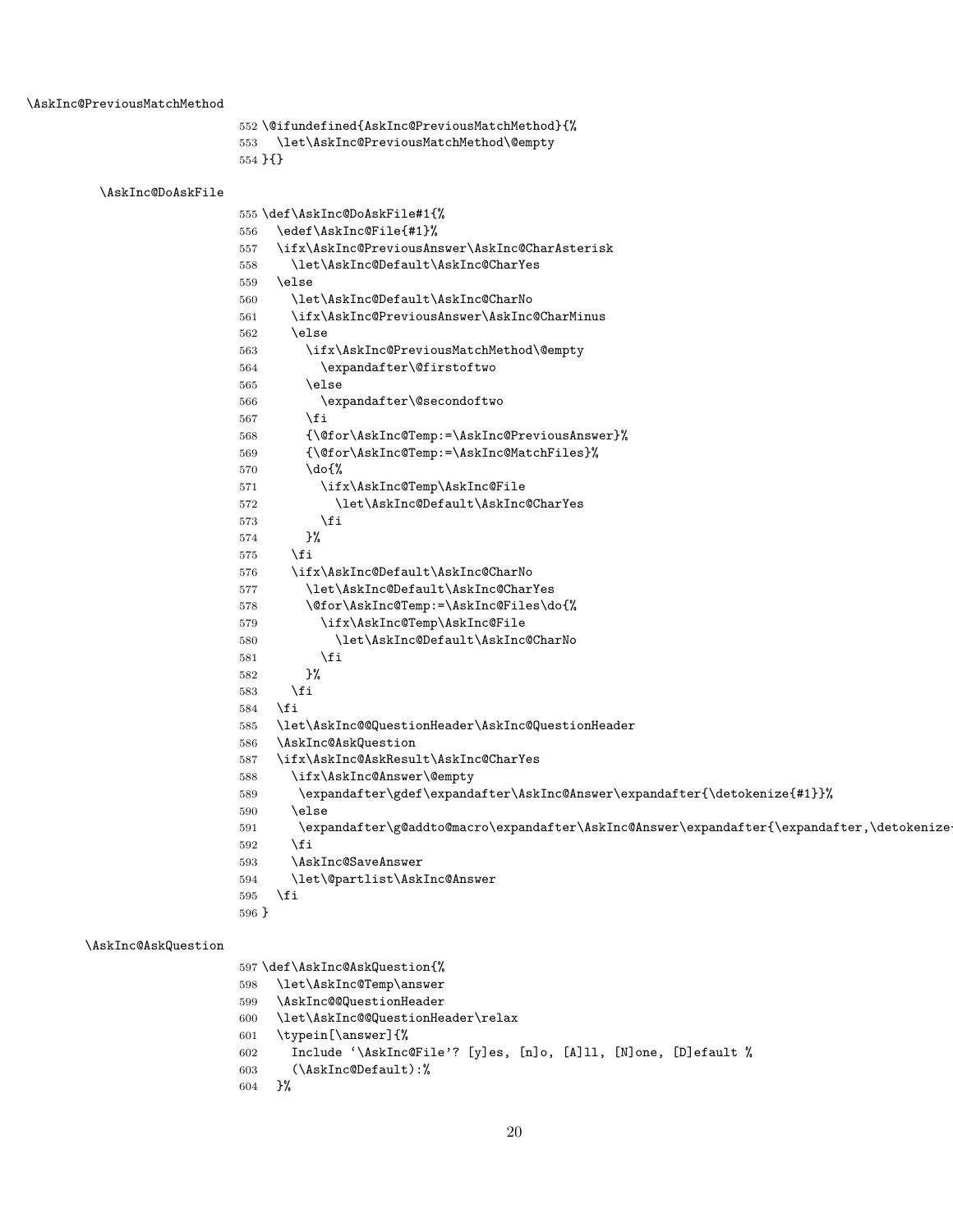```
605 \typeout{}%
606 \let\AskInc@AskResult\answer
607 \let\answer\AskInc@Temp
608 \ifx\AskInc@AskResult\@empty
609 \let\AskInc@AskResult\AskInc@Default
610 \let\AskInc@Next\relax
611 \else
612 \ifx\AskInc@AskResult\AskInc@CharYes
613 \let\AskInc@Next\relax
614 \else
615 \ifx\AskInc@AskResult\AskInc@CharNo
616 \let\AskInc@Next\relax
617 \else
618 \ifx\AskInc@AskResult\AskInc@CharAll
619 \gdef\AskInc@AskQuestion{%
620 \let\AskInc@AskResult\AskInc@CharYes
621 }%
622 \else
623 \ifx\AskInc@AskResult\AskInc@CharNone
624 \gdef\AskInc@AskQuestion{%
625 \let\AskInc@AskResult\AskInc@CharNo
626 }%
627 \else
628 \ifx\AskInc@AskResult\AskInc@CharDefault
629 \gdef\AskInc@AskQuestion{%
630 \let\AskInc@AskResult\AskInc@Default
631 }%
632 \else
633 \PackageWarningNoLine{askinclude}{%
634 Invalid answer [\AskInc@AskResult].\MessageBreak
635 Answer must be one letter out of [ynAND]%
636 }%
637 \fi
638 \setminusfi
639 \setminusfi
640 \let\AskInc@Next\AskInc@AskQuestion
641 \fi
642 \fi
643 \fi
644 \AskInc@Next
645 }
646 \AtBeginDocument{\AskInc@MainQuestion}
647 \AskInc@AtEnd%
648 \langle/package\rangle
```
## <span id="page-20-26"></span><span id="page-20-25"></span><span id="page-20-22"></span><span id="page-20-21"></span><span id="page-20-17"></span><span id="page-20-16"></span><span id="page-20-15"></span><span id="page-20-14"></span><span id="page-20-0"></span>**3 Installation**

#### <span id="page-20-1"></span>**3.1 Download**

Package. This package is available on CTAN<sup>[1](#page-20-2)</sup>:

**[CTAN:macros/latex/contrib/askinclude/askinclude.dtx](https://ctan.org/tex-archive/macros/latex/contrib/askinclude/askinclude.dtx)** The source file.

**[CTAN:macros/latex/contrib/askinclude/askinclude.pdf](https://ctan.org/tex-archive/macros/latex/contrib/askinclude/askinclude.pdf)** Documentation.

<span id="page-20-2"></span>[CTAN:pkg/askinclude](http://ctan.org/pkg/askinclude)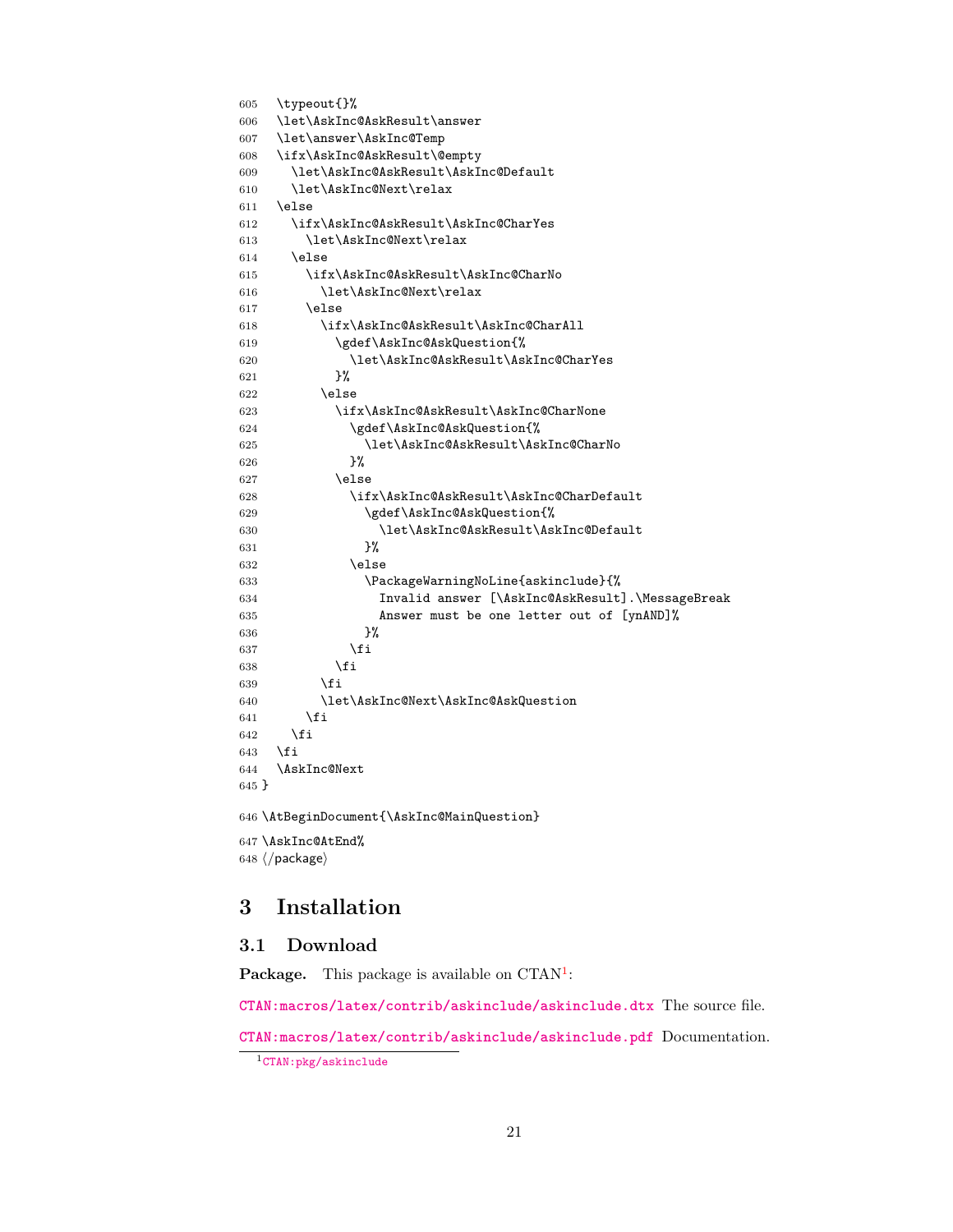**Bundle.** All the packages of the bundle 'askinclude' are also available in a TDS compliant ZIP archive. There the packages are already unpacked and the documentation files are generated. The files and directories obey the TDS standard.

**[CTAN:install/macros/latex/contrib/askinclude.tds.zip](http://mirrors.ctan.org/install/macros/latex/contrib/askinclude.tds.zip)**

*TDS* refers to the standard "A Directory Structure for TEX Files" ([CTAN:pkg/tds](http://ctan.org/pkg/tds)). Directories with texmf in their name are usually organized this way.

#### <span id="page-21-0"></span>**3.2 Bundle installation**

**Unpacking.** Unpack the askinclude.tds.zip in the TDS tree (also known as texmf tree) of your choice. Example (linux):

unzip askinclude.tds.zip -d ~/texmf

#### <span id="page-21-1"></span>**3.3 Package installation**

**Unpacking.** The .dtx file is a self-extracting docstrip archive. The files are extracted by running the .dtx through plain T<sub>E</sub>X:

tex askinclude.dtx

**TDS.** Now the different files must be moved into the different directories in your installation TDS tree (also known as texmf tree):

```
askinclude.sty \rightarrow tex/latex/askinclude/askinclude.sty
\verb+askinclude.pdf+ \verb+plot/lastinclude/askinclude+1+ \verb+plot/askinclude.pdf+askinclude.dtx \rightarrow source/latex/askinclude/askinclude.dtx
```
If you have a docstrip.cfg that configures and enables docstrip's TDS installing feature, then some files can already be in the right place, see the documentation of docstrip.

### <span id="page-21-2"></span>**3.4 Refresh file name databases**

If your T<sub>E</sub>X distribution  $(T_F X \text{ Live}, \text{MikT}_F X, \ldots)$  relies on file name databases, you must refresh these. For example, TFX Live users run texhash or mktexlsr.

#### <span id="page-21-3"></span>**3.5 Some details for the interested**

Unpacking with L<sup>A</sup>TEX. The .dtx chooses its action depending on the format:

**plain TEX:** Run docstrip and extract the files.

**LATEX:** Generate the documentation.

If you insist on using  $L^2T_FX$  for docstrip (really, docstrip does not need  $L^2T_FX$ ), then inform the autodetect routine about your intention:

latex \let\install=y\input{askinclude.dtx}

Do not forget to quote the argument according to the demands of your shell.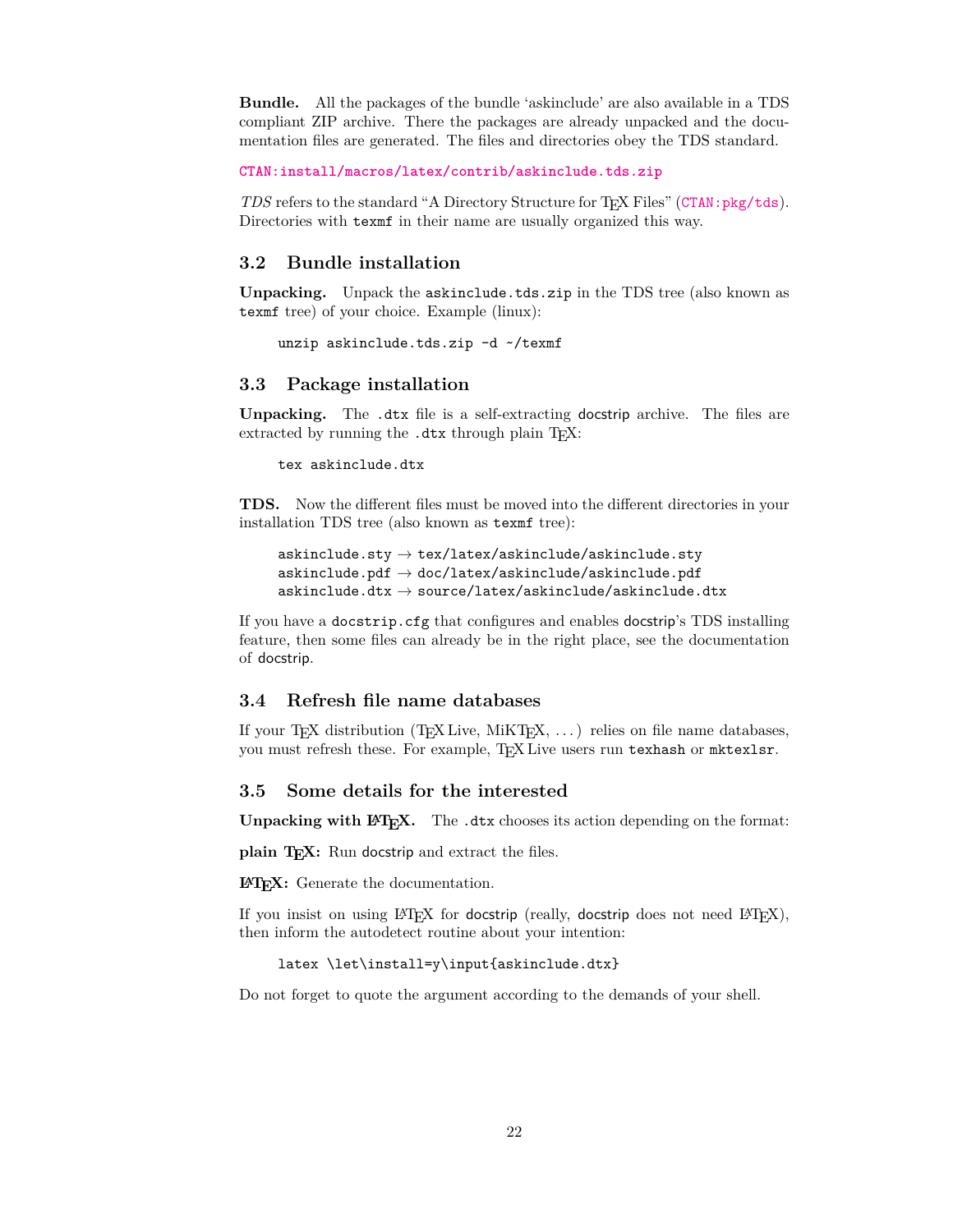Generating the documentation. You can use both the .dtx or the .drv to generate the documentation. The process can be configured by the configuration file ltxdoc.cfg. For instance, put this line into this file, if you want to have A4 as paper format:

\PassOptionsToClass{a4paper}{article}

An example follows how to generate the documentation with pdfI $\Delta T$ <sub>EX</sub>:

pdflatex askinclude.dtx bibtex askinclude.aux makeindex -s gind.ist askinclude.idx pdflatex askinclude.dtx makeindex -s gind.ist askinclude.idx pdflatex askinclude.dtx

## <span id="page-22-0"></span>**4 Acknowledgement**

**Tom Scavo** suggested saving the include file list from the previous run and a simplified user interface.

**Joseph Wright** suggested questions for each \include.

## <span id="page-22-1"></span>**5 References**

- <span id="page-22-8"></span>[1] Robin Fairbairns. *[tex-live] licence on includeonly.sty*. 2007-10-13. url: [https:](https://www.tug.org/pipermail/tex-live/2007-October/014928.html) [//www.tug.org/pipermail/tex- live/2007- October/014928.html](https://www.tug.org/pipermail/tex-live/2007-October/014928.html) (visited on 2011-12-02).
- <span id="page-22-7"></span>[2] Daniel H. Luecking and Donald Arseneau. *The excludeonly package*. 2003-03- 14. url: <https://ctan.org/pkg/excludeonly> (visited on 2011-12-02).
- <span id="page-22-9"></span>[3] Herbert Voß. *askinclude.sty*. Thread in newsgroup [comp.text.tex](news:comp.text.tex); Message-ID: fev72m\$b35\$02\$2@news.t-online.com. 2007-10-15. url: [https : / /](https://groups.google.com/group/comp.text.tex/browse_thread/thread/728a3e73c04c6789/349e31865c40d00c) [groups . google . com / group / comp . text . tex / browse \\_ thread / thread /](https://groups.google.com/group/comp.text.tex/browse_thread/thread/728a3e73c04c6789/349e31865c40d00c) [728a3e73c04c6789/349e31865c40d00c](https://groups.google.com/group/comp.text.tex/browse_thread/thread/728a3e73c04c6789/349e31865c40d00c) (visited on 2011-12-02).

## <span id="page-22-2"></span>**6 History**

## <span id="page-22-3"></span>**[1991/11/05 v0.95]**

• First beta-test version (asked two questions).

#### <span id="page-22-4"></span>**[1991/11/05 v0.99]**

• Second beta-test version (asks one question; uses '\*' and '-').

#### <span id="page-22-5"></span>**[1991/11/07 v1.0]**

• Changed prompts (sent to [comp.text.tex](news:comp.text.tex)): ["Interactive inclusion of files](https://groups.google.com/group/comp.text.tex/msg/34b770a7c277e79c) [in LaTeX"](https://groups.google.com/group/comp.text.tex/msg/34b770a7c277e79c) [2](#page-22-10)

## <span id="page-22-6"></span>**[1991/12/13 v1.1]**

• *Unknown*.

<span id="page-22-10"></span><sup>2</sup>Url: <https://groups.google.com/group/comp.text.tex/msg/34b770a7c277e79c>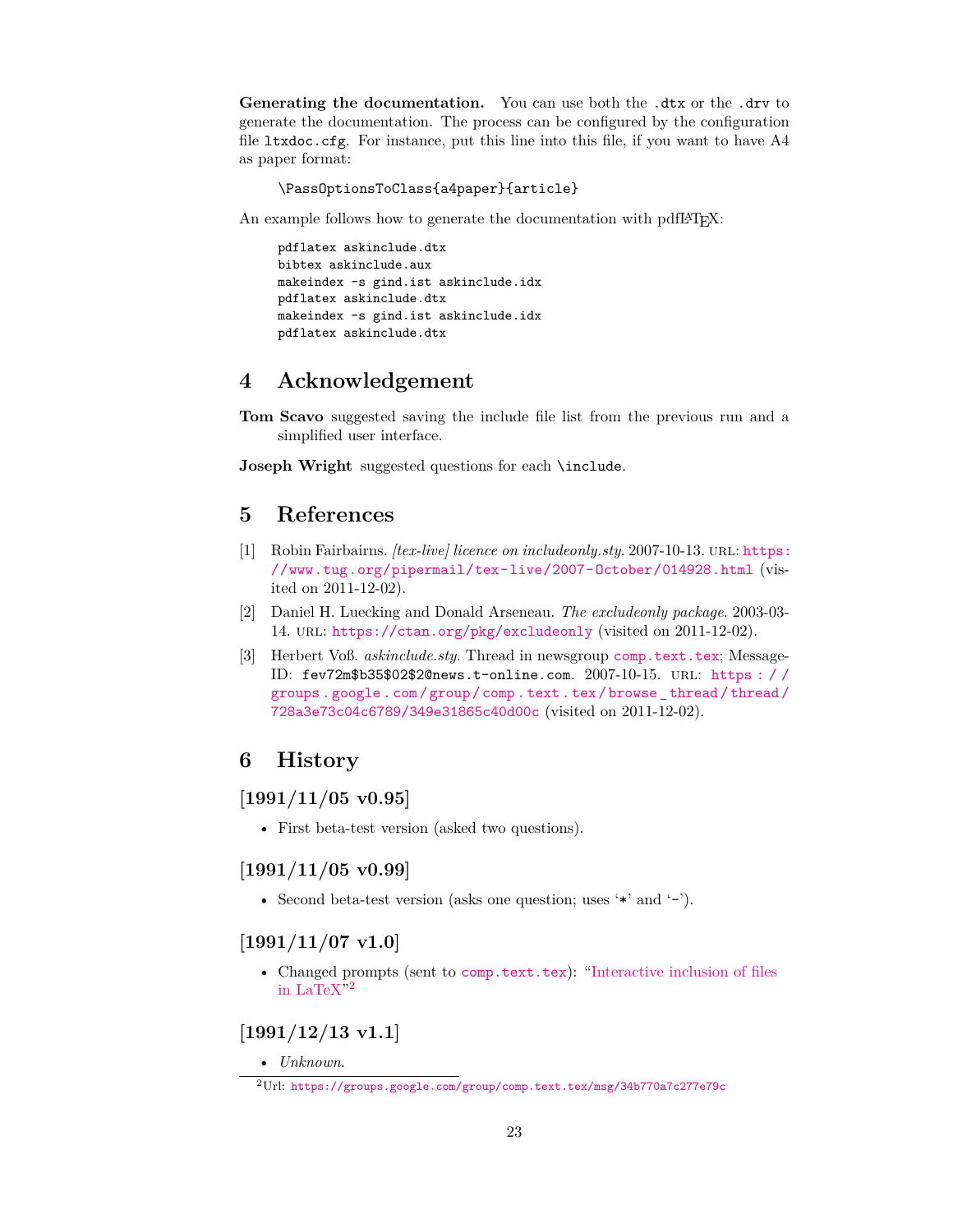## <span id="page-23-0"></span>**[1994/11/02 v1.2e]**

- Two small changes to run under LaTeX2e [RF].
- Additional documentation [TRS].

## <span id="page-23-1"></span>**[2007/10/15 v1.0 (askinc)]**

- Reimplementation, published as askinc in newsgroup [comp.text.tex](news:comp.text.tex): ["Re: askinclude.sty"](https://groups.google.com/group/comp.text.tex/msg/2d638b84a858fdc8) [3](#page-23-10)
- Listing of included files, collected from the previous run before the question.
- No error message by .aux file if package is removed.

## <span id="page-23-2"></span>**[2007/10/23 v2.0]**

- The next version of askinc becomes version 2.0 of askinclude.
- '?' added for questioning each file.
- \includeonly has precedence until package loading. Then it is disabled by a warning.
- Documentation rewritten/added.
- Tests added.

## <span id="page-23-3"></span>**[2008/08/11 v2.1]**

- Code is not changed.
- URLs updated.

## <span id="page-23-4"></span>**[2011/12/02 v2.2]**

• Bibliography rewritten for biblatex.

## <span id="page-23-5"></span>**[2016/05/14 v2.3]**

• Luatex compatibility

## <span id="page-23-6"></span>**[2018/11/01 v2.4]**

• Remove luatex85 package dependency

## <span id="page-23-7"></span>**[2019/12/09 v2.5]**

• Documentation updates.

## <span id="page-23-8"></span>**[2019-12-10 v2.6]**

• Updated

## <span id="page-23-9"></span>**[2020-04-12 v2.7]**

• Fixed issue  $#1$ , wrong catcode in filename match after kernel change.

<span id="page-23-10"></span> $3$ Url: <https://groups.google.com/group/comp.text.tex/msg/2d638b84a858fdc8>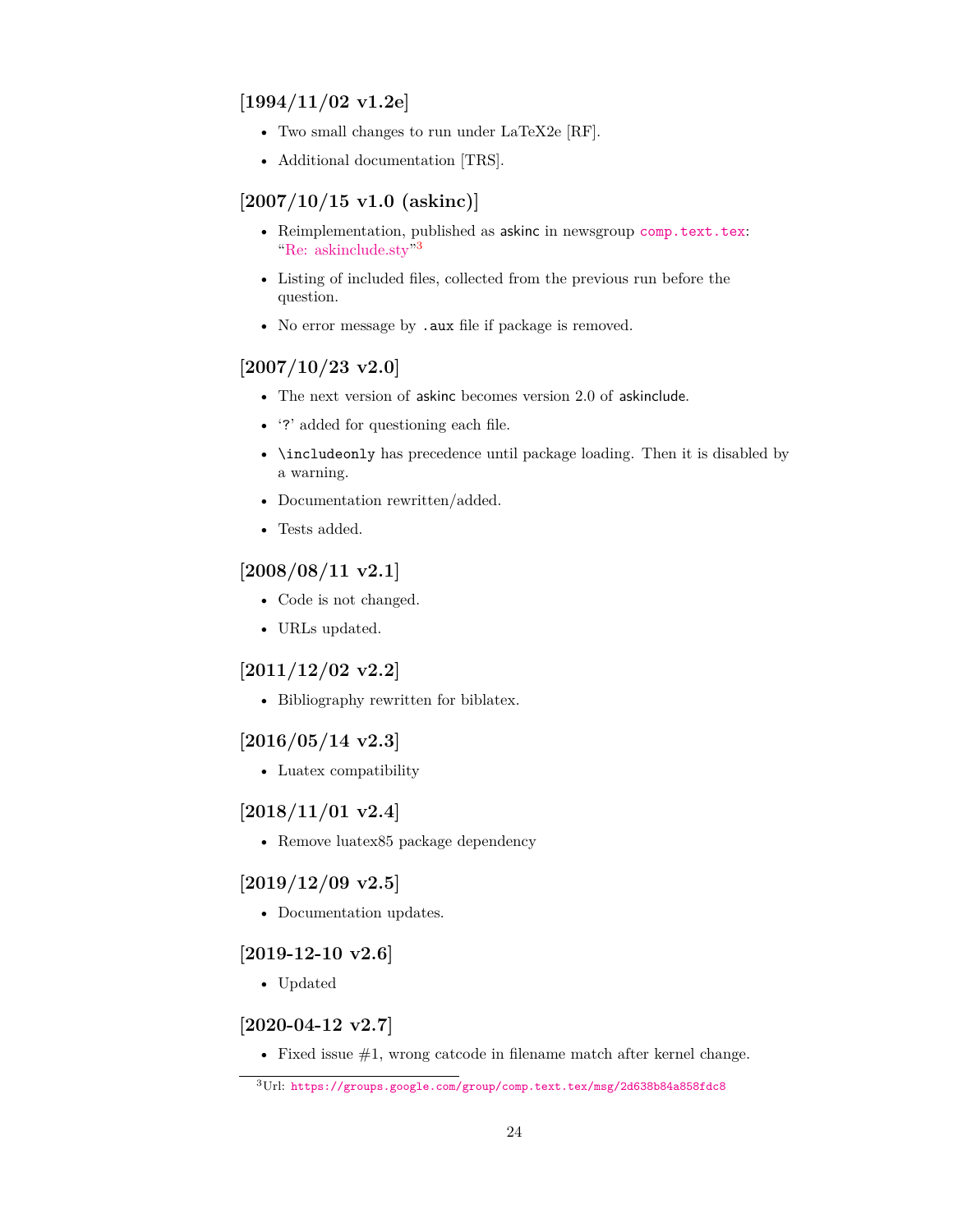## <span id="page-24-0"></span>**7 Index**

Numbers written in italic refer to the page where the corresponding entry is described; numbers underlined refer to the code line of the definition; plain numbers refer to the code lines where the entry is used.

| Symbols                                                                                           | $\Lambda$ skInc@Answer  130, 141,                     |
|---------------------------------------------------------------------------------------------------|-------------------------------------------------------|
| \!  361                                                                                           | 142, 143, 238, 240, 242, 273,                         |
|                                                                                                   | 277, 284, 318, 397, 407, 412,                         |
| \(                                                                                                | 423, 436, 546, 588, 589, 591, 594                     |
| \)                                                                                                | $\Lambda$ skInc@AskFile $118, 122, 409$               |
| $\setminus *$                                                                                     | \AskInc@AskQuestion  586, 597                         |
| $+$                                                                                               | \AskInc@AskResult                                     |
| \,                                                                                                | 587, 606, 608, 609, 612, 615,<br>$\ddot{\phantom{0}}$ |
| \-                                                                                                | 618, 620, 623, 625, 628, 630, 634                     |
| \.                                                                                                | $\Lambda$ skInc@AtBeginDocument  60, 65               |
| $\setminus$ :                                                                                     | \AskInc@AtEnd  29, 30, 51, 165, 647                   |
|                                                                                                   | $\Lambda$ skInc@CharAll $211,618$                     |
| \@empty . 80, 142, 145, 158, 201, 232,                                                            | \AskInc@CharAsterisk                                  |
| 244, 253, 257, 268, 269, 279,                                                                     | $\ldots$ $\ldots$ 204, 238, 273, 413, 550, 557        |
| 295, 311, 323, 380, 393, 396,                                                                     | $\Lambda$ skInc@CharDefault $213,628$                 |
| 407, 408, 414, 417, 421, 441,                                                                     | \AskInc@CharExclam  208, 483                          |
| 479, 506, 514, 553, 563, 588, 608                                                                 | \AskInc@CharHash 72, 76, 78, 80, 87, 89               |
| $\setminus$ @firstofone  61, 462, 473                                                             | \AskInc@CharMinus                                     |
| $\sqrt{0}$ firstoftwo  280, 564                                                                   | $\ldots \ldots \ldots$ 205, 276, 277, 416, 561        |
| \@for $\ldots$ 272, 284, 285, 568, 569, 578                                                       | \AskInc@CharNo                                        |
| \@gobble  107, 118, 119, 462, 475, 536                                                            | $\ldots$ $\ldots$ 210, 560, 576, 580, 615, 625        |
| $\setminus$ @ifundefined  128, 133,                                                               | $\Lambda$ skInc@CharNone $212,623$                    |
| 156, 237, 243, 247, 256, 549, 552                                                                 | \AskInc@CharPlus  206, 274, 288, 294                  |
|                                                                                                   | \AskInc@CharQuestion  207, 406                        |
| $\{\mathbb{O}$ mainaux  67                                                                        | \AskInc@CharYes                                       |
| $\{\text{Omakeother } \dots \dots \quad 357, 358, 359, \dots \}$<br>360, 361, 362, 363, 364, 365, | $. \quad 209, 558, 572, 577, 587, 612, 620$           |
| 366, 367, 368, 369, 370, 371, 372                                                                 | \AskInc@CheckMatch  471, 478                          |
| \@nil  479,481                                                                                    | $\Lambda$ skInc@Default  558, 560,                    |
| \@partlist  441, 442, 444, 594                                                                    | 572, 576, 577, 580, 603, 609, 630                     |
| $\text{\textbackslash} \mathbb{Q}$ secondoftwo $\ldots \ldots \ldots \ldots \ 282, \, 566$        | $\Lambda$ skInc@DoAskFile  409, 555                   |
| $\texttt{\textbackslash@spaces} \dots \dots \dots \dots \dots \ 293,$                             | \AskInc@DoInclude  432                                |
| 318, 338, 344, 346, 347, 348, 374                                                                 | \AskInc@DoMatch  439, 457, 468                        |
| $\text{Qundefined} \dots \dots \quad 54, 76, 453, 464, 523$                                       | $\Lambda$ skInc@File  272, 287,                       |
| \[  217, 367                                                                                      | 293, 296, 300, 556, 571, 579, 602                     |
| 11      216, 369                                                                                  | \AskInc@Files . 100, 115, 269, 272, 578               |
|                                                                                                   | \AskInc@FilterPattern  508, 510                       |
| $\setminus$                                                                                       | $\Lambda$ skInc@Foundfalse  469, 486                  |
| \] _                                                                                              | \AskInc@Foundtrue  493                                |
|                                                                                                   | \AskInc@Include  432                                  |
| \   224, 370                                                                                      | \AskInc@InvalidPattern 488, 495, 499                  |
|                                                                                                   | $\lambda$ sk <code>Inc@MainAnswer</code> $399, 405$   |
| A                                                                                                 | $\Lambda$ skInc@MainQuestion  350, 646                |
| \answer  373, 376, 598, 601, 606, 607                                                             | $\Lambda$ skInc@MakeMatchInit  449, 455               |
| \AskInc@@Answer  376, 379, 382,                                                                   | \AskInc@Mark  274, 276, 288, 293, 294                 |
| 385, 396, 397, 406, 412, 413, 416                                                                 | $\Lambda$ skInc@MatchFile $119, 123, 438$             |
| \AskInc@@CheckMatch  479, 481                                                                     | \AskInc@MatchFiles                                    |
| \AskInc@@QuestionHeader 585, 599, 600                                                             | $\ldots \ldots \ldots 161, 257, 285, 529, 569$        |
| $\lambda$ skInc@AddFile $99, 106, 112$                                                            | $\Lambda$ skInc@MatchInit  426, 434                   |
| $\Lambda$ skInc@AddList $75, 100, 529$                                                            | \AskInc@MatchList  437,                               |
| $\lambda$ skInc@AddMatch $528, 535, 541$                                                          | 461, 471, 505, 508, 514, 515, 517                     |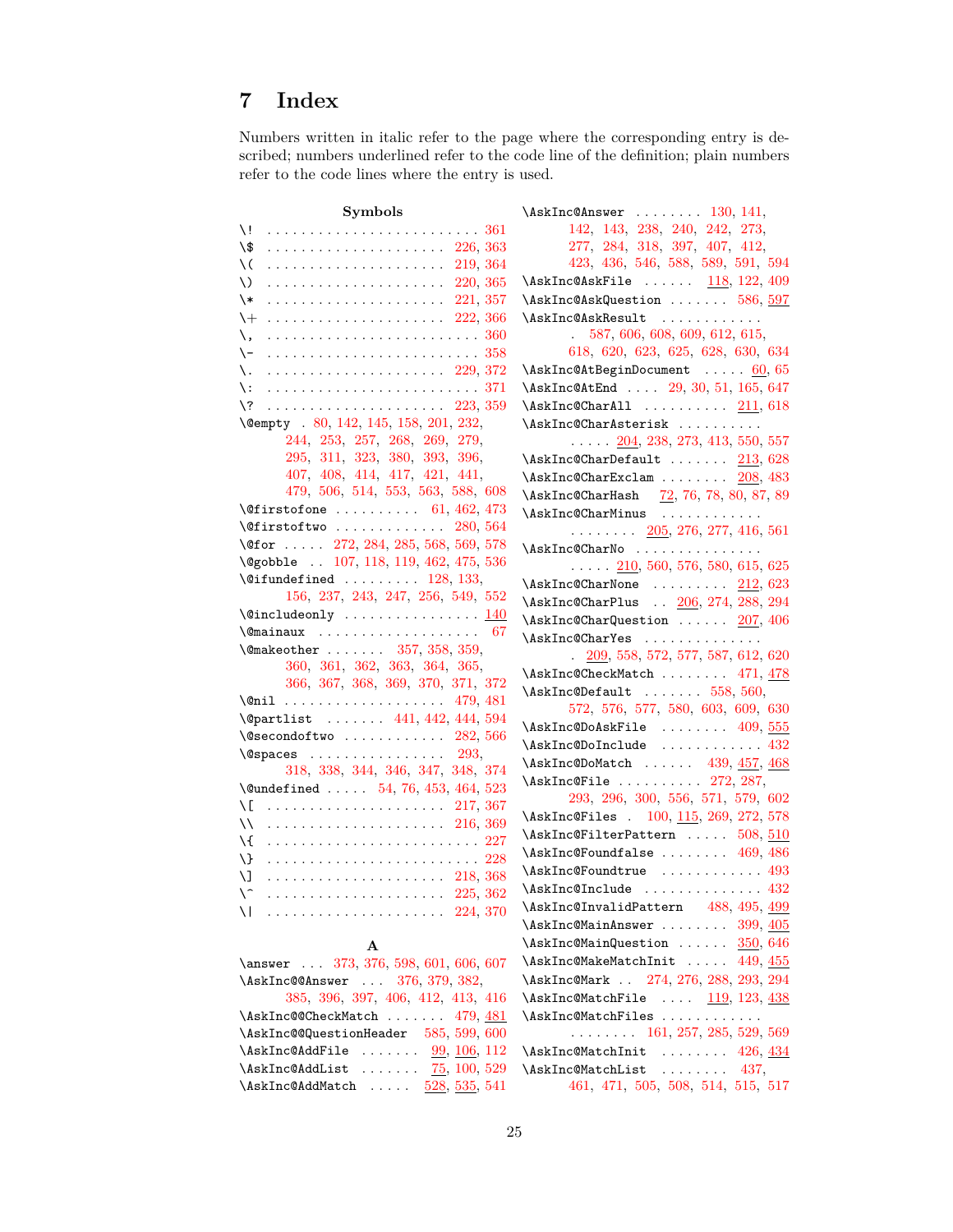| \AskInc@MatchMethod  135,<br>145, 158, 244, 246, 248, 279,                                                                                                                                                                                                                                                                                                                                                                                                                                           |
|------------------------------------------------------------------------------------------------------------------------------------------------------------------------------------------------------------------------------------------------------------------------------------------------------------------------------------------------------------------------------------------------------------------------------------------------------------------------------------------------------|
| 311, 314, 408, 414, 417, 420, 448                                                                                                                                                                                                                                                                                                                                                                                                                                                                    |
| \AskInc@MatchOption                                                                                                                                                                                                                                                                                                                                                                                                                                                                                  |
| 186, 190, 201, 248, 250, 253,                                                                                                                                                                                                                                                                                                                                                                                                                                                                        |
| 338, 380, 383, 387, 393, 420, 421                                                                                                                                                                                                                                                                                                                                                                                                                                                                    |
| $\Lambda$ skInc@Next  378,                                                                                                                                                                                                                                                                                                                                                                                                                                                                           |
| 399, 403, 610, 613, 616, 640, 644                                                                                                                                                                                                                                                                                                                                                                                                                                                                    |
| $\Lambda s$ kInc@OrgInclude  116, 124                                                                                                                                                                                                                                                                                                                                                                                                                                                                |
| \AskInc@OrgIncludeOnly                                                                                                                                                                                                                                                                                                                                                                                                                                                                               |
|                                                                                                                                                                                                                                                                                                                                                                                                                                                                                                      |
| $\ldots \ldots \ldots$ 167, 410, 418, 422, 427                                                                                                                                                                                                                                                                                                                                                                                                                                                       |
| \AskInc@Pattern  511, 512, 515, 518                                                                                                                                                                                                                                                                                                                                                                                                                                                                  |
| $\verb \AskInc@PdfMatchAvailabletrue   183 $                                                                                                                                                                                                                                                                                                                                                                                                                                                         |
| \AskInc@PdfMatchInit  451, 466                                                                                                                                                                                                                                                                                                                                                                                                                                                                       |
| \AskInc@PreviousAnswer                                                                                                                                                                                                                                                                                                                                                                                                                                                                               |
| $\ldots \ldots \ldots$ 242, 549, 557, 561, 568                                                                                                                                                                                                                                                                                                                                                                                                                                                       |
| \AskInc@PreviousMatches                                                                                                                                                                                                                                                                                                                                                                                                                                                                              |
| $\cdots \cdots \cdots \cdots 268, 295, 296, 299$                                                                                                                                                                                                                                                                                                                                                                                                                                                     |
| \AskInc@PreviousMatchMethod                                                                                                                                                                                                                                                                                                                                                                                                                                                                          |
|                                                                                                                                                                                                                                                                                                                                                                                                                                                                                                      |
|                                                                                                                                                                                                                                                                                                                                                                                                                                                                                                      |
| $246, 552, 563$<br>\AskInc@QuestionHeader $260, 351, 585$<br>\AskInc@SanitizeAnswer $214, 240, 376$                                                                                                                                                                                                                                                                                                                                                                                                  |
| $\Lambda$ skInc@SaveAnswer  544, 593                                                                                                                                                                                                                                                                                                                                                                                                                                                                 |
| \AskInc@StringMakeMatch                                                                                                                                                                                                                                                                                                                                                                                                                                                                              |
| $\ldots$ $\frac{177}{172}$ , 186, 326, 382, 383, 448                                                                                                                                                                                                                                                                                                                                                                                                                                                 |
| $\verb \AskInc@StringNoRegExp  \underline{176}, 379 $                                                                                                                                                                                                                                                                                                                                                                                                                                                |
| \AskInc@StringPdfMatch                                                                                                                                                                                                                                                                                                                                                                                                                                                                               |
|                                                                                                                                                                                                                                                                                                                                                                                                                                                                                                      |
| $\ldots$ $\ldots$ 178, 190, 250, 330, 385, 387                                                                                                                                                                                                                                                                                                                                                                                                                                                       |
| $\lambda$ skInc@Temp  284,                                                                                                                                                                                                                                                                                                                                                                                                                                                                           |
| 285, 287, 458, 459, 461, 462,                                                                                                                                                                                                                                                                                                                                                                                                                                                                        |
| 482, 483, 500, 502, 504, 512,                                                                                                                                                                                                                                                                                                                                                                                                                                                                        |
| 568, 569, 571, 578, 579, 598, 607                                                                                                                                                                                                                                                                                                                                                                                                                                                                    |
| $\lambda$ skInc@TypeoutFiles $267, 352$                                                                                                                                                                                                                                                                                                                                                                                                                                                              |
| $\label{thm:main} \begin{minipage}[c]{0.9\textwidth} \begin{minipage}[c]{0.9\textwidth} \begin{minipage}[c]{0.9\textwidth} \begin{minipage}[c]{0.9\textwidth} \begin{minipage}[c]{0.9\textwidth} \begin{minipage}[c]{0.9\textwidth} \begin{minipage}[c]{0.9\textwidth} \begin{minipage}[c]{0.9\textwidth} \begin{minipage}[c]{0.9\textwidth} \begin{minipage}[c]{0.9\textwidth} \begin{minipage}[c]{0.9\textwidth} \begin{minipage}[c]{0.9\textwidth} \begin{minipage}[c]{0.9\textwidth} \begin{min$ |
|                                                                                                                                                                                                                                                                                                                                                                                                                                                                                                      |
| \AskInc@TypeoutMethod                                                                                                                                                                                                                                                                                                                                                                                                                                                                                |
| $\cdots$ 323, 326, 330, <u>336</u>                                                                                                                                                                                                                                                                                                                                                                                                                                                                   |
| \AskInc@TypeoutPreviousAnswer                                                                                                                                                                                                                                                                                                                                                                                                                                                                        |
|                                                                                                                                                                                                                                                                                                                                                                                                                                                                                                      |
| $\Lambda$ skInc@WriteAddFile  109, 121                                                                                                                                                                                                                                                                                                                                                                                                                                                               |
| $\lambda$ skInc@WriteAddMatch  440, 538                                                                                                                                                                                                                                                                                                                                                                                                                                                              |
| $\Lambda$ skInc@WriteAux  64, 74,                                                                                                                                                                                                                                                                                                                                                                                                                                                                    |
| 98, 111, 129, 134, 160, 527, 540, 545                                                                                                                                                                                                                                                                                                                                                                                                                                                                |
| $\Lambda$ skInc@WriteDefAddFile $96, 110$                                                                                                                                                                                                                                                                                                                                                                                                                                                            |
| \AskInc@WriteDefAddList . 73, 97, 526                                                                                                                                                                                                                                                                                                                                                                                                                                                                |
| \AskInc@WriteDefAddMatch  525, 539                                                                                                                                                                                                                                                                                                                                                                                                                                                                   |
|                                                                                                                                                                                                                                                                                                                                                                                                                                                                                                      |
|                                                                                                                                                                                                                                                                                                                                                                                                                                                                                                      |
|                                                                                                                                                                                                                                                                                                                                                                                                                                                                                                      |
| $\texttt{AtEndOfPackage} \dots \dots \dots \dots \dots 126$                                                                                                                                                                                                                                                                                                                                                                                                                                          |
| $\mathbf C$                                                                                                                                                                                                                                                                                                                                                                                                                                                                                          |
| $\text{2}$ , $\text{2}$                                                                                                                                                                                                                                                                                                                                                                                                                                                                              |
| 4, 6, 7, 8, 12, 13, 14, 15, 16, 17,                                                                                                                                                                                                                                                                                                                                                                                                                                                                  |
| 18, 21, 22, 24, 25, 26, 27, 31, 33                                                                                                                                                                                                                                                                                                                                                                                                                                                                   |
| $\mathrm{Comma@list} \dots \dots \dots \dots \dots \ 437$                                                                                                                                                                                                                                                                                                                                                                                                                                            |
|                                                                                                                                                                                                                                                                                                                                                                                                                                                                                                      |

 $\Gamma$ <sup>36</sup> \comma@parse@normalized . . . [470,](#page-17-24) [507](#page-17-25)

#### **D**

| \DeclareOption                  |                                   |
|---------------------------------|-----------------------------------|
|                                 | 152, 153, 154, 185, 189, 193, 200 |
| \detokenize  442, 444, 589, 591 |                                   |
| $\{do$ 272, 286, 570, 578       |                                   |
|                                 |                                   |

#### **E**

| $\end{$                      |  |  |  |  |  |  |  |  |  |  |
|------------------------------|--|--|--|--|--|--|--|--|--|--|
| $\end{line}$ char  5, 11, 23 |  |  |  |  |  |  |  |  |  |  |
|                              |  |  |  |  |  |  |  |  |  |  |

#### **G**

| \g@addto@macro . 89, 298, 444, 517, 591 |  |  |  |
|-----------------------------------------|--|--|--|
| \gdef  87, 130, 135, 141, 143,          |  |  |  |
| 161, 442, 546, 589, 619, 624, 629       |  |  |  |

#### **I**

 $\left\{\text{if}$ Cfilesw . . . . . . . . . . . . . . . . . . [66](#page-7-15) \if@partsw . . . . . . . . . . . . . . . . . [147](#page-9-26)  $\ifmmode\big\}\$ \ifAskInc@PdfMatchAvailable . . . . . . . . . . . . [179,](#page-10-18) [188,](#page-10-19) [251,](#page-12-29) [329,](#page-14-25) [386](#page-15-37) \ifcase ............. [76,](#page-8-2) [484,](#page-17-28) [491](#page-17-29) \ifx . . . [54,](#page-7-5) [76,](#page-8-2) [78,](#page-8-8) [80,](#page-8-0) [142,](#page-9-4) [158,](#page-10-2) [181,](#page-10-13) [250,](#page-12-26) [269,](#page-13-3) [273,](#page-13-13) [277,](#page-13-14) [279,](#page-13-4) [287,](#page-13-19) [294,](#page-13-18) [295,](#page-13-5) [311,](#page-13-6) [338,](#page-14-9) [379,](#page-15-22) [382,](#page-15-23) [385,](#page-15-24) [396,](#page-15-10) [406,](#page-15-26) [413,](#page-15-28) [416,](#page-16-7) [421,](#page-16-1) [441,](#page-16-2) [448,](#page-16-21) [483,](#page-17-7) [512,](#page-18-15) [514,](#page-18-1) [557,](#page-19-20) [561,](#page-19-21) [563,](#page-19-1) [571,](#page-19-31) [576,](#page-19-23) [579,](#page-19-32) [587,](#page-19-19) [588,](#page-19-2) [608,](#page-20-3) [612,](#page-20-7) [615,](#page-20-8) [618,](#page-20-9) [623,](#page-20-11) [628](#page-20-13)  $\{immediate \ldots \ldots \ldots \ldots \ 67\}$  $\{immediate \ldots \ldots \ldots \ldots \ 67\}$  $\{immediate \ldots \ldots \ldots \ldots \ 67\}$ \include . . . . . . . . . . . [117,](#page-9-27) [120,](#page-9-28) [271](#page-13-28)  $\infty$ lincludeonly . . . . . . . . [149,](#page-9-29) [168,](#page-10-20) [169](#page-10-21) **M** \MakeMatcher . . . . . . . . . . . . . . . . . [459](#page-16-27) \MessageBreak . [149,](#page-9-29) [172,](#page-10-22) [195,](#page-11-21) [390,](#page-15-38) [634](#page-20-15) **N**  $\label{thm:1} \texttt{\texttt{NeedsTeXFormat}} \quad \ldots \; \ldots \; \ldots \; \ldots \; \; 2$  $\label{thm:1} \texttt{\texttt{NeedsTeXFormat}} \quad \ldots \; \ldots \; \ldots \; \ldots \; \; 2$ \newcommand . . . . . . . . . . . . . . [116,](#page-9-30) [167](#page-10-23) \newif . . . . . . . . . . . . . . . . . [179,](#page-10-24) [467](#page-17-30)  $\text{numexpr} \dots$ **O**  $\lvert \text{output} \rvert$  . . . . . . . . . . . . . . . . . . [58](#page-7-17) **P** \PackageWarning . . . . . . . . . . [170,](#page-10-25) [389](#page-15-39) \PackageWarningNoLine . . . . . . . . . . . . . . . . . . . . . [148,](#page-9-31) [194,](#page-11-22) [501,](#page-17-31) [633](#page-20-26)  $\qquad \qquad \ldots \ldots \qquad 54, 56, 57$  $\qquad \qquad \ldots \ldots \qquad 54, 56, 57$  $\qquad \qquad \ldots \ldots \qquad 54, 56, 57$  $\qquad \qquad \ldots \ldots \qquad 54, 56, 57$  $\qquad \qquad \ldots \ldots \qquad 54, 56, 57$  $\qquad \qquad \ldots \ldots \qquad 54, 56, 57$  $\qquad \qquad \ldots \ldots \ldots \qquad 55$  $\qquad \qquad \ldots \ldots \ldots \qquad 55$  $\qquad$ \pdfmatch . [196,](#page-11-23) [331,](#page-14-26) [391,](#page-15-40) [484,](#page-17-28) [491,](#page-17-29) [502](#page-17-22)  $\qquad \qquad \ldots \ldots \ldots \qquad 56$  $\qquad \qquad \ldots \ldots \ldots \qquad 56$ \pdfobj . . . . . . . . . . . . . . . . . . . . . [57](#page-7-19)  $\qquad$ \ProcessOptions . . . . . . . . . . [155,](#page-10-26) [203](#page-11-24)

\csname . . . . . . . . . . . . . . . . . [10,](#page-6-25) [181](#page-10-13) \protected . . . . . . . . . . . . . [55,](#page-7-16) [56,](#page-7-18) [57](#page-7-19)